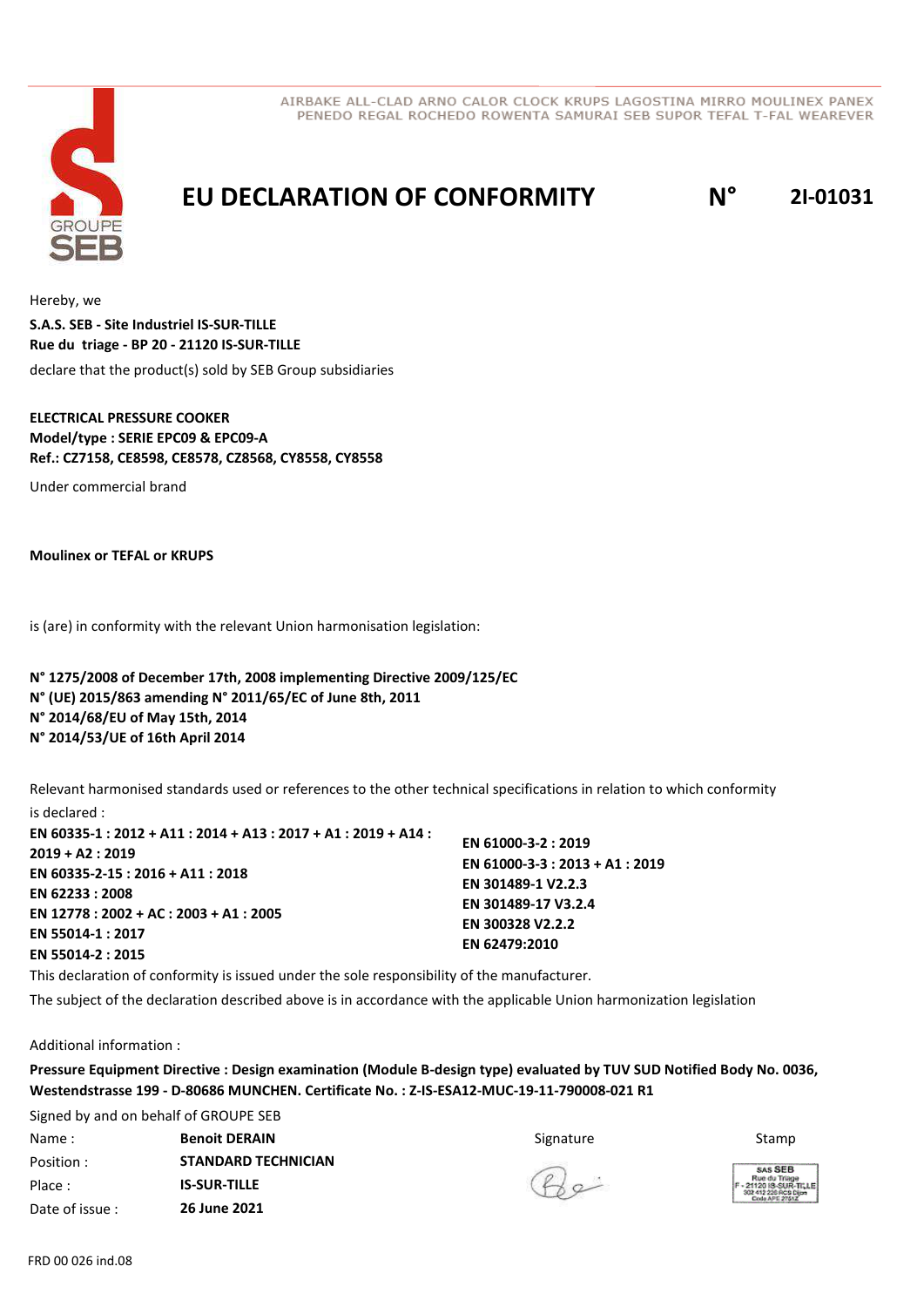



## **EC ДЕКЛАРАЦИЯ ЗА СЪОТВЕТСТВИЕ N° 2I-01031**

Ние, дружество

**S.A.S. SEB - Site Industriel IS-SUR-TILLE Rue du triage - BP 20 - 21120 IS-SUR-TILLE**

декларираме, че продуктът/продуктите, който/които се предлага/предлагат на пазара от "Groupe SEB"

**ELECTRICAL PRESSURE COOKER Model/type : SERIE EPC09 & EPC09-A Ref.: CZ7158, CE8598, CE8578, CZ8568, CY8558, CY8558**

Под търговската марка/търговските марки

**Moulinex or TEFAL or KRUPS**

е/са в съответствие с приложимото законодателство на Съюза за хармонизация :

**N° 1275/2008 of December 17th, 2008 implementing Directive 2009/125/EC N° (UE) 2015/863 amending N° 2011/65/EC of June 8th, 2011 N° 2014/68/EU of May 15th, 2014 N° 2014/53/UE of 16th April 2014**

Използвани съответни хармонизирани стандарти или справки към другите технически спецификации, във връзка

с които е декларирано съответствие: **EN 60335-1 : 2012 + A11 : 2014 + A13 : 2017 + A1 : 2019 + A14 : 2019 + A2 : 2019 EN 60335-2-15 : 2016 + A11 : 2018 EN 62233 : 2008 EN 12778 : 2002 + AC : 2003 + A1 : 2005 EN 55014-1 : 2017 EN 55014-2 : 2015 EN 61000-3-2 : 2019 EN 61000-3-3 : 2013 + A1 : 2019 EN 301489-1 V2.2.3 EN 301489-17 V3.2.4 EN 300328 V2.2.2 EN 62479:2010**

Настоящата декларация за съответствие се издава изцяло на отговорността на производителя.

Предметът на декларацията, описана по-горе, е в съответствие с приложимото законодателство на Съюза за

хармонизиране.

Допълнителна информация:

**Pressure Equipment Directive : Design examination (Module B-design type) evaluated by TUV SUD Notified Body No. 0036, Westendstrasse 199 - D-80686 MUNCHEN. Certificate No. : Z-IS-ESA12-MUC-19-11-790008-021 R1**

име : подпис **Benoit DERAIN** Печат функция : място : Дата на издаване : Подписано от и от името на GROUPE SEB **STANDARD TECHNICIAN IS-SUR-TILLE 26 June 2021**



SAS SER ue du Triage<br>2018-SUR-T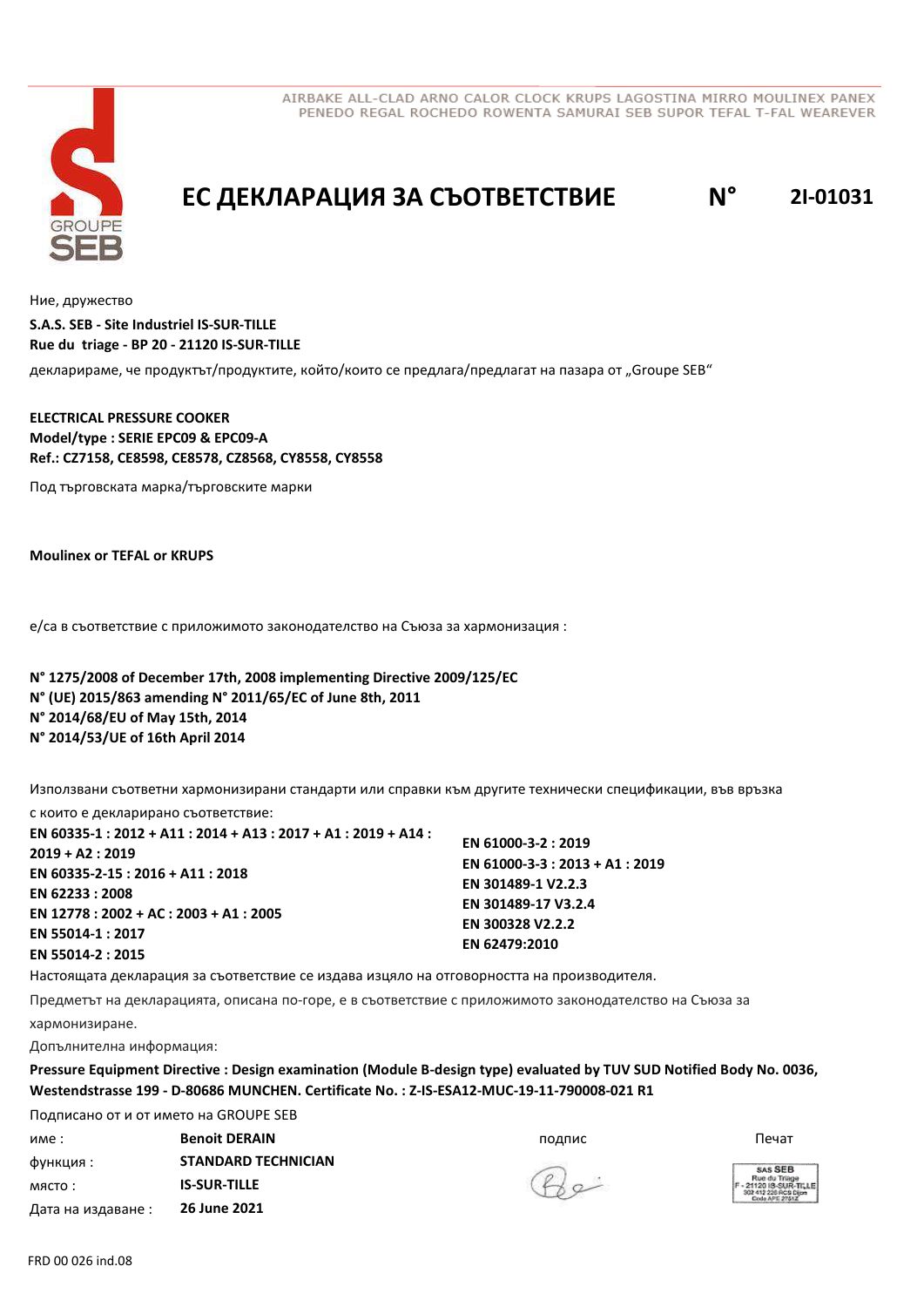

### **EU IZJAVA O SUKLADNOSTI N° 2I-01031**

Mi, društvo izjavljujemo da je(su) proizvod(i) koji(e) društva kćeri Grupacije SEB stavljaju na tržište **S.A.S. SEB - Site Industriel IS-SUR-TILLE Rue du triage - BP 20 - 21120 IS-SUR-TILLE**

**ELECTRICAL PRESSURE COOKER Model/type : SERIE EPC09 & EPC09-A Ref.: CZ7158, CE8598, CE8578, CZ8568, CY8558, CY8558**

robne marke

**Moulinex or TEFAL or KRUPS**

u skladu s primjenjivim zakonodavstvom Unije o usklađivanju :

**N° 1275/2008 of December 17th, 2008 implementing Directive 2009/125/EC N° (UE) 2015/863 amending N° 2011/65/EC of June 8th, 2011 N° 2014/68/EU of May 15th, 2014 N° 2014/53/UE of 16th April 2014**

Relevantne usklađene norme koje se upotrebljavaju ili reference na druge tehničke specifikacije u odnosu na koje

se izjavljuje sukladnost: **EN 60335-1 : 2012 + A11 : 2014 + A13 : 2017 + A1 : 2019 + A14 : 2019 + A2 : 2019 EN 60335-2-15 : 2016 + A11 : 2018 EN 62233 : 2008 EN 12778 : 2002 + AC : 2003 + A1 : 2005 EN 55014-1 : 2017 EN 55014-2 : 2015 EN 61000-3-2 : 2019 EN 61000-3-3 : 2013 + A1 : 2019 EN 301489-1 V2.2.3 EN 301489-17 V3.2.4 EN 300328 V2.2.2 EN 62479:2010**

Ova izjava o sukladnosti izdaje se pod isključivom odgovornosti proizvođača.

Predmet gore opisane izjave u skladu je s primjenjivim zakonodavstvom Unije za usklađivanje.

Dodatne informacije:

**Pressure Equipment Directive : Design examination (Module B-design type) evaluated by TUV SUD Notified Body No. 0036, Westendstrasse 199 - D-80686 MUNCHEN. Certificate No. : Z-IS-ESA12-MUC-19-11-790008-021 R1**

Potpisao i u ime GROUPE SEB Naziv : Potpis **Benoit DERAIN** Pečat Funkcija : Mjesto : Datum izdavanja : **STANDARD TECHNICIAN IS-SUR-TILLE 26 June 2021**

SAS SER xe du Triage<br>20 IS-SUR-T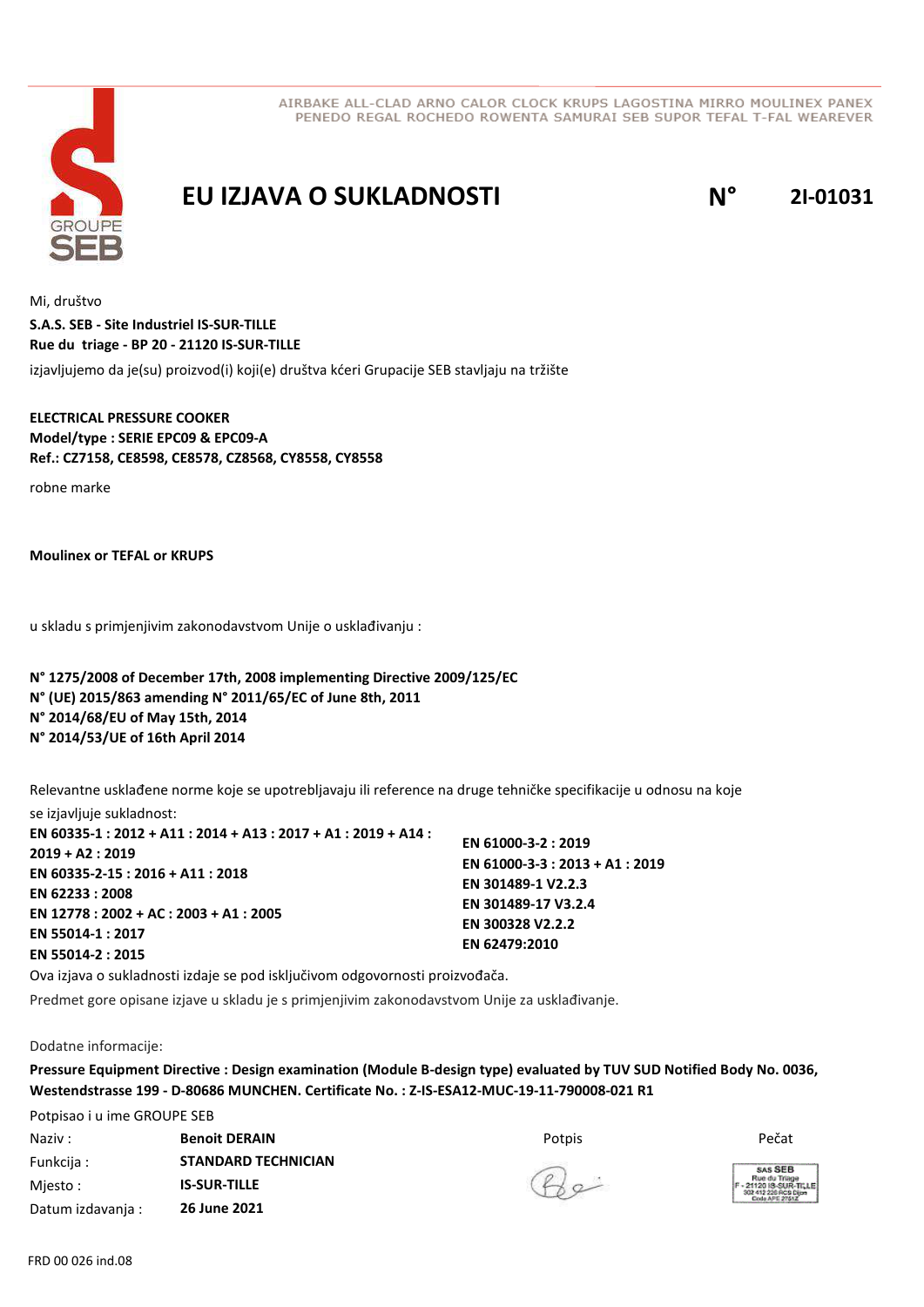



# **EU PROHLÁŠENÍ O SHODĚ N° 2I-01031**

My, společnost prohlašujeme, že produkt(y) uváděný(-é) na trh dceřinnými společnostmi skupiny SEB **S.A.S. SEB - Site Industriel IS-SUR-TILLE Rue du triage - BP 20 - 21120 IS-SUR-TILLE**

### **ELECTRICAL PRESSURE COOKER Model/type : SERIE EPC09 & EPC09-A Ref.: CZ7158, CE8598, CE8578, CZ8568, CY8558, CY8558**

pod obchodní(mi) značkou(ami)

**Moulinex or TEFAL or KRUPS**

je (jsou) ve shodě s harmonizačními právními předpisy Unie, které pro něj (ně) platí :

**N° 1275/2008 of December 17th, 2008 implementing Directive 2009/125/EC N° (UE) 2015/863 amending N° 2011/65/EC of June 8th, 2011 N° 2014/68/EU of May 15th, 2014 N° 2014/53/UE of 16th April 2014**

Použité příslušné harmonizované normy nebo odkazy na další technické specifikace, ve vztahu k nimž je deklarována shoda:

| EN 60335-1 : 2012 + A11 : 2014 + A13 : 2017 + A1 : 2019 + A14 : |                                 |
|-----------------------------------------------------------------|---------------------------------|
| $2019 + A2:2019$                                                | EN 61000-3-2: 2019              |
| EN 60335-2-15 : 2016 + A11 : 2018                               | EN 61000-3-3 : 2013 + A1 : 2019 |
|                                                                 | EN 301489-1 V2.2.3              |
| EN 62233 : 2008                                                 | EN 301489-17 V3.2.4             |
| EN 12778 : 2002 + AC : 2003 + A1 : 2005                         | EN 300328 V2.2.2                |
| EN 55014-1:2017                                                 | EN 62479:2010                   |
| EN 55014-2 : 2015                                               |                                 |
|                                                                 |                                 |

Toto prohlášení o shodě se vydává výlučně na odpovědnost výrobce.

Předmět výše uvedeného prohlášení je v souladu s použitelnými harmonizačními právními předpisy Unie.

#### Další informace:

**Pressure Equipment Directive : Design examination (Module B-design type) evaluated by TUV SUD Notified Body No. 0036, Westendstrasse 199 - D-80686 MUNCHEN. Certificate No. : Z-IS-ESA12-MUC-19-11-790008-021 R1**

Podepsáno a jménem skupiny GROUPE SEB Název : Podpis **Benoit DERAIN** Razítko Funkce : místo : Datum vydání : **STANDARD TECHNICIAN IS-SUR-TILLE 26 June 2021**

 $Q_{\alpha}$ 

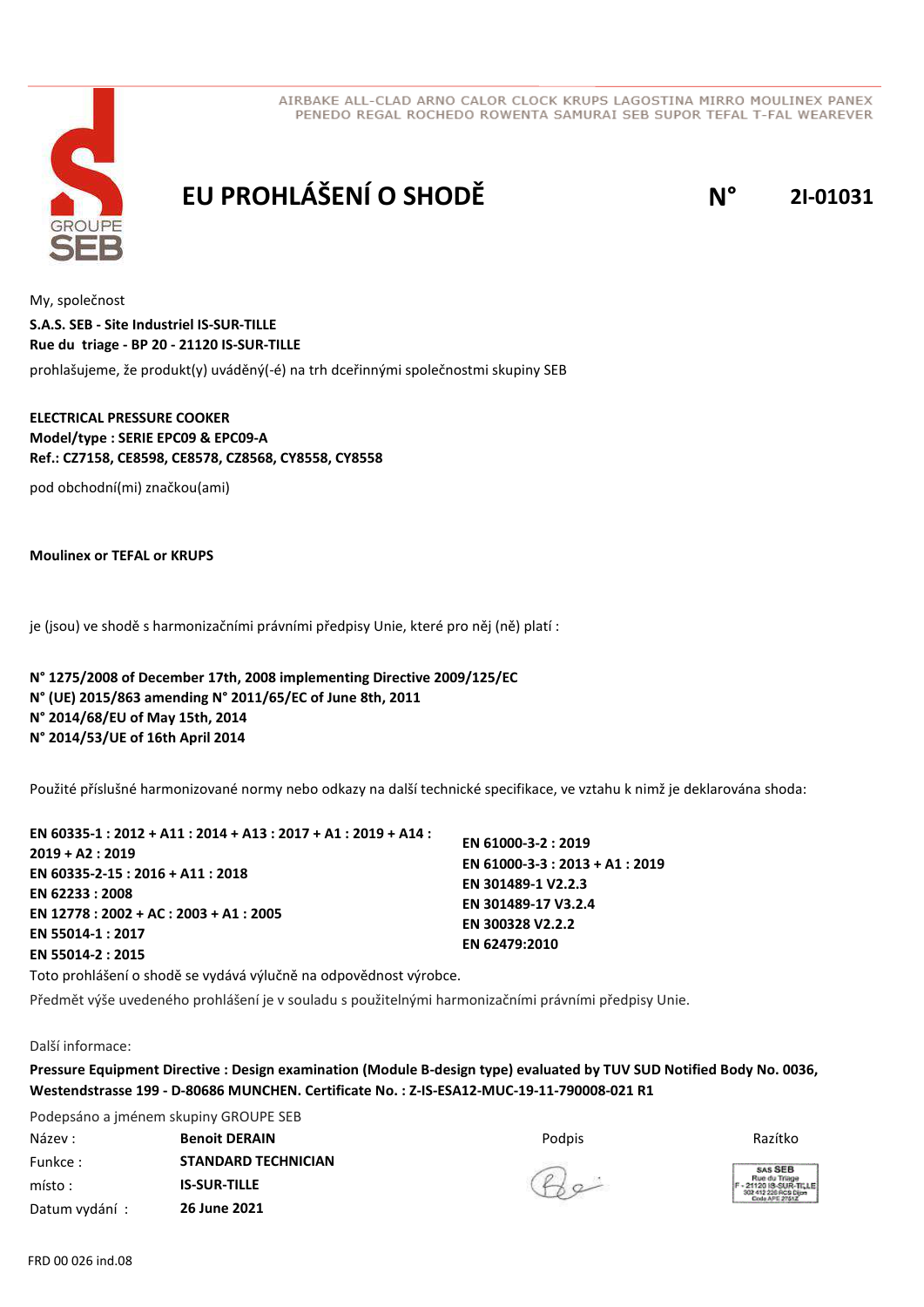

## **EU-OVERENSSTEMMELSESERKLÆRING N° 2I-01031**

Vi, virksomheden

erklærer, at produktet/produkterne, der forhandles af SEB-gruppens filialer **S.A.S. SEB - Site Industriel IS-SUR-TILLE Rue du triage - BP 20 - 21120 IS-SUR-TILLE**

**ELECTRICAL PRESSURE COOKER Model/type : SERIE EPC09 & EPC09-A Ref.: CZ7158, CE8598, CE8578, CZ8568, CY8558, CY8558**

Under varemærket/varemærkerne

**Moulinex or TEFAL or KRUPS**

er i overensstemmelse med Unionens gældende harmoniserede lovgivning :

**N° 1275/2008 of December 17th, 2008 implementing Directive 2009/125/EC N° (UE) 2015/863 amending N° 2011/65/EC of June 8th, 2011 N° 2014/68/EU of May 15th, 2014 N° 2014/53/UE of 16th April 2014**

Relevante anvendte harmoniserede standarder eller referencer til de andre tekniske specifikationer i forbindelse

med hvilke, der er erklæret overensstemmelse: **EN 60335-1 : 2012 + A11 : 2014 + A13 : 2017 + A1 : 2019 + A14 : 2019 + A2 : 2019 EN 60335-2-15 : 2016 + A11 : 2018 EN 62233 : 2008 EN 12778 : 2002 + AC : 2003 + A1 : 2005 EN 55014-1 : 2017 EN 55014-2 : 2015 EN 61000-3-2 : 2019 EN 61000-3-3 : 2013 + A1 : 2019 EN 301489-1 V2.2.3 EN 301489-17 V3.2.4 EN 300328 V2.2.2 EN 62479:2010**

Denne overensstemmelseserklæring er udstedt under producentens eget ansvar.

Emnet for erklæringen beskrevet ovenfor er i overensstemmelse med gældende EU-harmoniseringslovgivning.

Yderligere oplysninger

**Pressure Equipment Directive : Design examination (Module B-design type) evaluated by TUV SUD Notified Body No. 0036, Westendstrasse 199 - D-80686 MUNCHEN. Certificate No. : Z-IS-ESA12-MUC-19-11-790008-021 R1**

Signeret af og på vegne af GROUPE SEB Navn : **Benoit DERAIN BENAIN BENAIN BENAIN Stempel BENAIN Stempel** Funktion : Sted : Udstedelsesdato : **STANDARD TECHNICIAN IS-SUR-TILLE 26 June 2021**

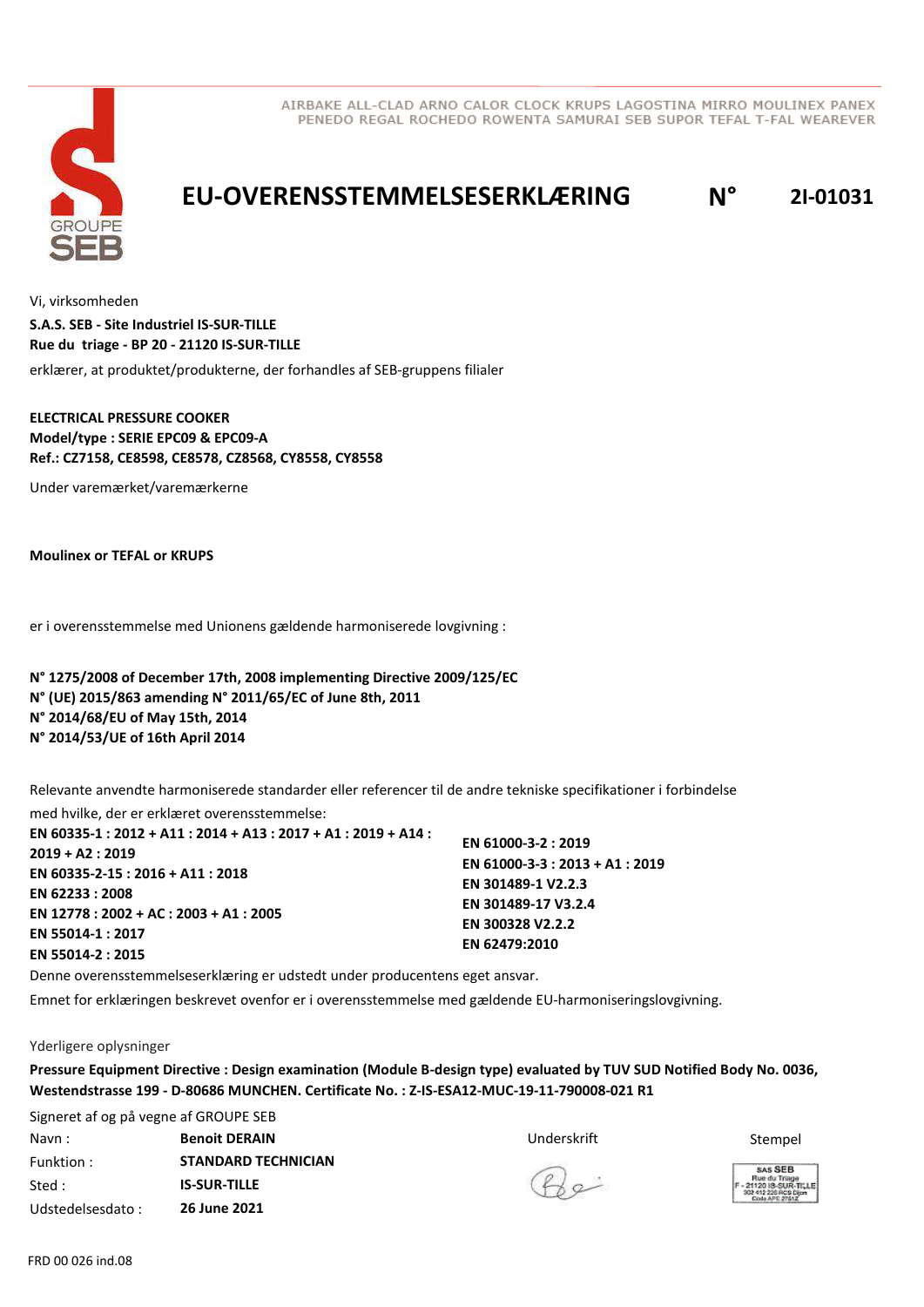

**EU-CONFORMITEITSVERKLARING N° 2I-01031**

Wij, de firma

**S.A.S. SEB - Site Industriel IS-SUR-TILLE Rue du triage - BP 20 - 21120 IS-SUR-TILLE**

verklaren dat het product dat wordt verkocht/de producten die worden verkocht door de filialen van de Groupe SEB

### **ELECTRICAL PRESSURE COOKER Model/type : SERIE EPC09 & EPC09-A Ref.: CZ7158, CE8598, CE8578, CZ8568, CY8558, CY8558**

onder het/de handelsmerk(en)

**Moulinex or TEFAL or KRUPS**

in overeenstemming is/zijn met de relevante harmonisatiewetgeving van de Unie :

**N° 1275/2008 of December 17th, 2008 implementing Directive 2009/125/EC N° (UE) 2015/863 amending N° 2011/65/EC of June 8th, 2011 N° 2014/68/EU of May 15th, 2014 N° 2014/53/UE of 16th April 2014**

Gebruikte relevante geharmoniseerde normen of referenties naar de andere technische gegevens op basis waarvan

overeenstemming wordt verklaard

| EN 60335-1 : 2012 + A11 : 2014 + A13 : 2017 + A1 : 2019 + A14 : |                                 |
|-----------------------------------------------------------------|---------------------------------|
| $2019 + A2: 2019$                                               | EN 61000-3-2: 2019              |
|                                                                 | EN 61000-3-3 : 2013 + A1 : 2019 |
| EN 60335-2-15 : 2016 + A11 : 2018                               | EN 301489-1 V2.2.3              |
| EN 62233:2008                                                   | EN 301489-17 V3.2.4             |
| EN 12778 : 2002 + AC : 2003 + A1 : 2005                         |                                 |
| EN 55014-1 : 2017                                               | EN 300328 V2.2.2                |
|                                                                 | EN 62479:2010                   |
| EN 55014-2 : 2015                                               |                                 |

Deze verklaring van overeenstemming wordt onder volledige verantwoordelijkheid van de fabrikant uitgegeven.

Het onderwerp van de hierboven beschreven verklaring is in overeenstemming met de toepasselijke

harmonisatiewetgeving van de Unie.

Aanvullende informatie :

**Pressure Equipment Directive : Design examination (Module B-design type) evaluated by TUV SUD Notified Body No. 0036, Westendstrasse 199 - D-80686 MUNCHEN. Certificate No. : Z-IS-ESA12-MUC-19-11-790008-021 R1**

Ondertekend door en namens GROUPE SEB Naam : **Benoit DERAIN Subset of the Stempel Stempel** Books and the Handtekening Stempel Stempel Functie : Plaats : Datum van uitgave : **STANDARD TECHNICIAN IS-SUR-TILLE 26 June 2021**

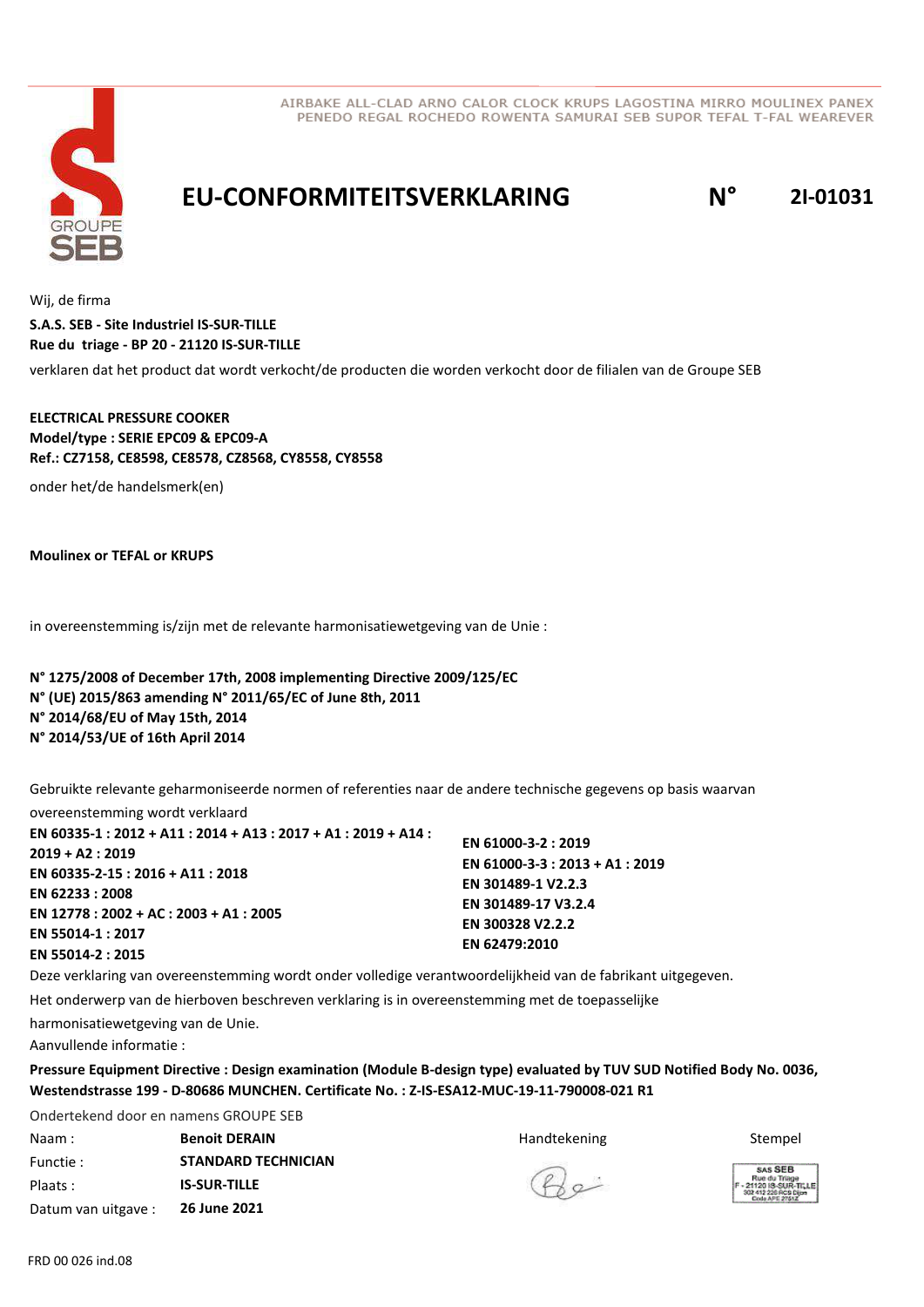

### **EL-I VASTAVUSDEKLARATSIOON N° 2I-01031**

Meie, ettevõte kinnitame käesolevaga, et tooted, mida SEB Grupi filiaalid turustavad **S.A.S. SEB - Site Industriel IS-SUR-TILLE Rue du triage - BP 20 - 21120 IS-SUR-TILLE**

**ELECTRICAL PRESSURE COOKER Model/type : SERIE EPC09 & EPC09-A Ref.: CZ7158, CE8598, CE8578, CZ8568, CY8558, CY8558**

mille valmistaja on

**Moulinex or TEFAL or KRUPS**

mis vastavad asjakohastele liidu ühtlustamisõigusaktidele :

**N° 1275/2008 of December 17th, 2008 implementing Directive 2009/125/EC N° (UE) 2015/863 amending N° 2011/65/EC of June 8th, 2011 N° 2014/68/EU of May 15th, 2014 N° 2014/53/UE of 16th April 2014**

Viited kasutatud harmoneeritud standarditele või viited muudele tehnilistele spetsifikatsioonidele, millele vastavust deklareeritakse:

**EN 60335-1 : 2012 + A11 : 2014 + A13 : 2017 + A1 : 2019 + A14 : 2019 + A2 : 2019 EN 60335-2-15 : 2016 + A11 : 2018 EN 62233 : 2008 EN 12778 : 2002 + AC : 2003 + A1 : 2005 EN 55014-1 : 2017 EN 55014-2 : 2015 EN 61000-3-2 : 2019 EN 61000-3-3 : 2013 + A1 : 2019 EN 301489-1 V2.2.3 EN 301489-17 V3.2.4 EN 300328 V2.2.2 EN 62479:2010**

Käesolev vastavausdeklaratsioon on välja antud tootja ainuvastutusel.

Ülalkirjeldatud deklaratsiooni objekt on kooskõlas kohaldatavate liidu ühtlustamisaktidega.

Täiendav teave:

**Pressure Equipment Directive : Design examination (Module B-design type) evaluated by TUV SUD Notified Body No. 0036, Westendstrasse 199 - D-80686 MUNCHEN. Certificate No. : Z-IS-ESA12-MUC-19-11-790008-021 R1**

Alla kirjutanud GROUPE SEB ja tema nimel Nimi : Allkiri **Benoit DERAIN** Pitse Funktsioon : Koht : Väljastamise kuupäev : **26 June 2021 STANDARD TECHNICIAN IS-SUR-TILLE**

 $Q_{\alpha}$ 

SAS SER xe du Triage<br>20 IS-SUR-1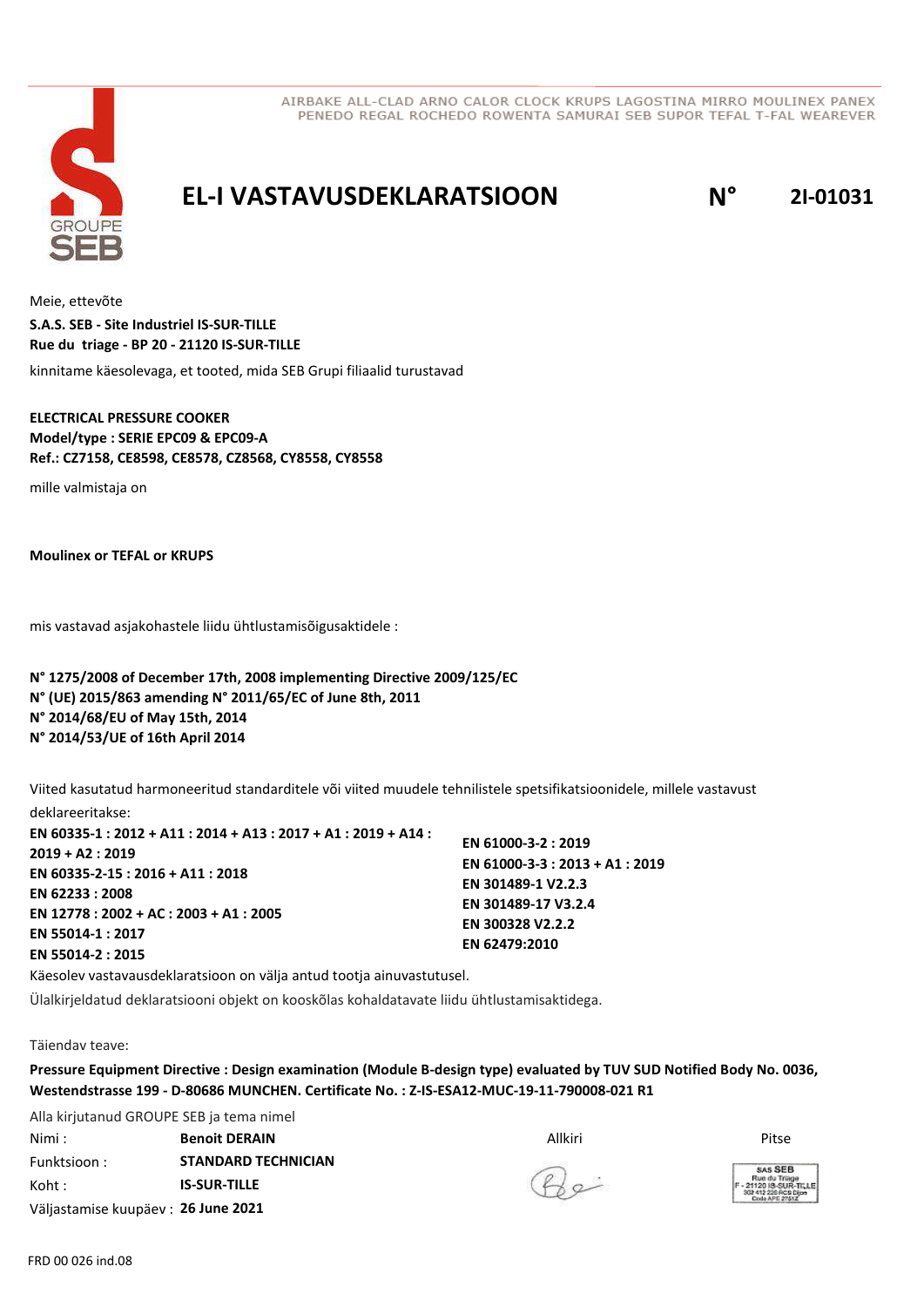

# **EU-VAATIMUSTENMUKAISUUSVAKUUTUS 2I-01031**

Me, [yhtiö] vakuutamme, että Groupe SEBin tytäryhtiöiden myymä tuote / myymät tuotteet **S.A.S. SEB - Site Industriel IS-SUR-TILLE Rue du triage - BP 20 - 21120 IS-SUR-TILLE**

**ELECTRICAL PRESSURE COOKER Model/type : SERIE EPC09 & EPC09-A Ref.: CZ7158, CE8598, CE8578, CZ8568, CY8558, CY8558**

tavaramerkki

**Moulinex or TEFAL or KRUPS**

on/ovat sovellettavan EU:n yhdenmukaistamislainsäädännön mukainen/mukaisia :

**N° 1275/2008 of December 17th, 2008 implementing Directive 2009/125/EC N° (UE) 2015/863 amending N° 2011/65/EC of June 8th, 2011 N° 2014/68/EU of May 15th, 2014 N° 2014/53/UE of 16th April 2014**

Asiaankuuluvat yhdenmukaistetut standardit, joita on käytetty, tai viittaus muihin teknisiin eritelmiin, joiden perusteella vaatimustenmukaisuusvakuutus on annettu:

| EN 60335-1 : 2012 + A11 : 2014 + A13 : 2017 + A1 : 2019 + A14 :<br>2019 + A2: 2019<br>EN 60335-2-15 : 2016 + A11 : 2018<br>EN 62233:2008<br>EN 12778 : 2002 + AC : 2003 + A1 : 2005<br>EN 55014-1:2017 | EN 61000-3-2: 2019<br>EN 61000-3-3 : 2013 + A1 : 2019<br>EN 301489-1 V2.2.3<br>EN 301489-17 V3.2.4<br>EN 300328 V2.2.2<br>EN 62479:2010 |
|--------------------------------------------------------------------------------------------------------------------------------------------------------------------------------------------------------|-----------------------------------------------------------------------------------------------------------------------------------------|
| EN 55014-2 : 2015                                                                                                                                                                                      |                                                                                                                                         |
|                                                                                                                                                                                                        |                                                                                                                                         |

Tämä vaatimustenmukaisuusvakuutus on annettu valmistajan yksinomaisella vastuulla.

Edellä kuvattu julistuksen aihe on sovellettavan unionin yhdenmukaistamislainsäädännön mukainen

#### Lisätietoja:

 $\lambda$ llekirjoittanut GROUPE SEB ja puolestaanut Valle

**Pressure Equipment Directive : Design examination (Module B-design type) evaluated by TUV SUD Notified Body No. 0036, Westendstrasse 199 - D-80686 MUNCHEN. Certificate No. : Z-IS-ESA12-MUC-19-11-790008-021 R1**

| Allekirjoittanut GROUPE SEB ja puolesta |                            |               |                                                                   |
|-----------------------------------------|----------------------------|---------------|-------------------------------------------------------------------|
| Nimi :                                  | <b>Benoit DERAIN</b>       | Allekirjoitus | Leima                                                             |
| Toiminto:                               | <b>STANDARD TECHNICIAN</b> |               | <b>SAS SEB</b>                                                    |
| Paikka:                                 | <b>IS-SUR-TILLE</b>        | $Q_{\alpha}$  | Rue du Triag<br>- 21120 IS-SUR<br>302 412 226 RCS<br>Code APE 276 |
| Valtuutettu edustaja :                  | 26 June 2021               |               |                                                                   |

**SAS SEB**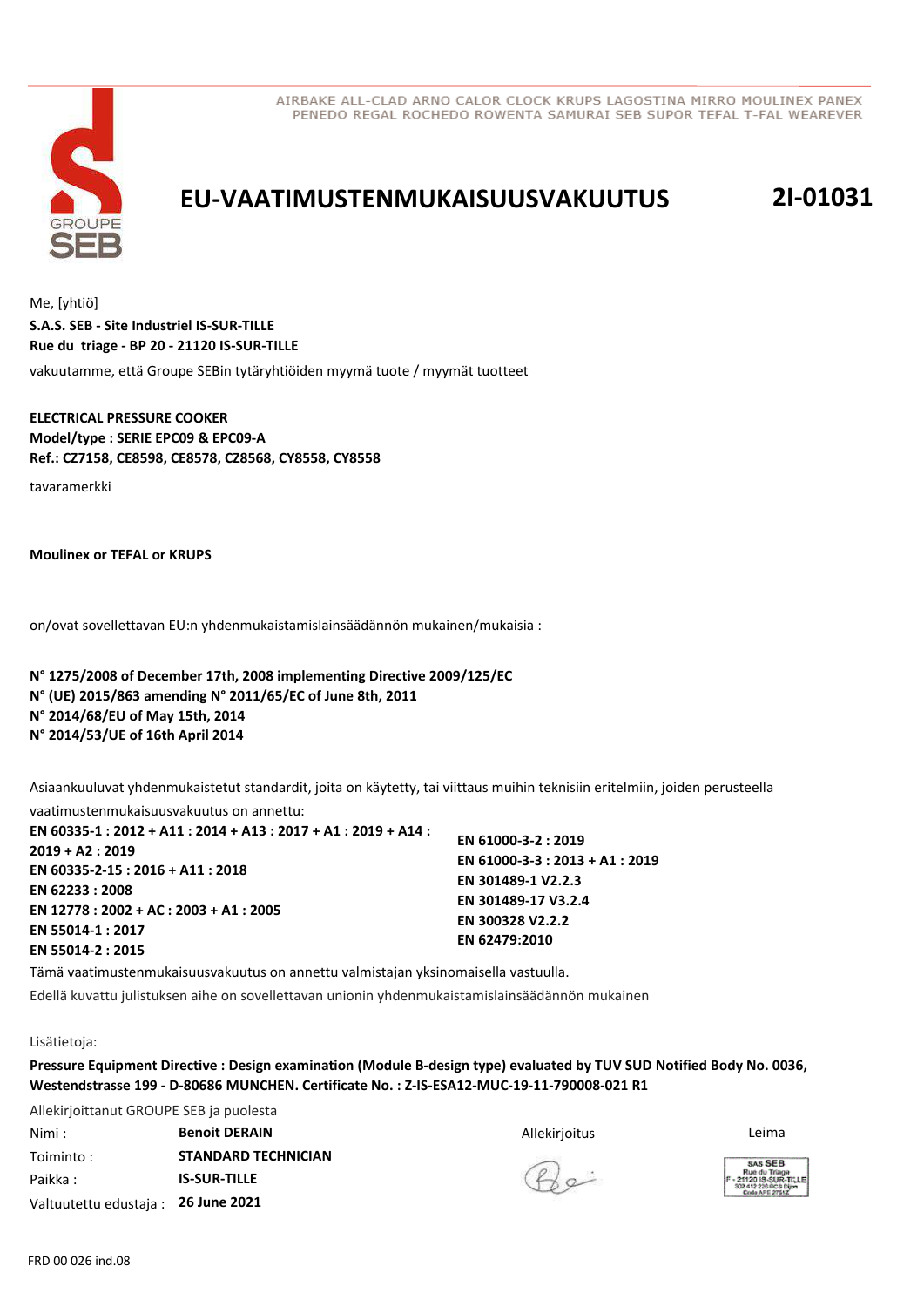



### **DECLARATION UE DE CONFORMITE N° 2I-01031**

Nous, société déclarons que le (les) produit(s) commercialisé(s) par les filiales du Groupe SEB **S.A.S. SEB - Site Industriel IS-SUR-TILLE Rue du triage - BP 20 - 21120 IS-SUR-TILLE**

### **ELECTRICAL PRESSURE COOKER Model/type : SERIE EPC09 & EPC09-A Ref.: CZ7158, CE8598, CE8578, CZ8568, CY8558, CY8558**

Sous la (les) marque(s) commerciale(s)

**Moulinex or TEFAL or KRUPS**

est (sont) conforme(s) à la législation d'harmonisation de l'Union applicable :

**N° 1275/2008 of December 17th, 2008 implementing Directive 2009/125/EC N° (UE) 2015/863 amending N° 2011/65/EC of June 8th, 2011 N° 2014/68/EU of May 15th, 2014 N° 2014/53/UE of 16th April 2014**

Normes harmonisées pertinentes appliquées ou autres spécifications techniques par rapport auxquelles la conformité est déclarée :

| EN 60335-1 : 2012 + A11 : 2014 + A13 : 2017 + A1 : 2019 + A14 : |                                 |
|-----------------------------------------------------------------|---------------------------------|
| $2019 + A2:2019$                                                | EN 61000-3-2: 2019              |
|                                                                 | EN 61000-3-3 : 2013 + A1 : 2019 |
| EN 60335-2-15 : 2016 + A11 : 2018                               | EN 301489-1 V2.2.3              |
| EN 62233 : 2008                                                 |                                 |
| EN 12778 : 2002 + AC : 2003 + A1 : 2005                         | EN 301489-17 V3.2.4             |
| EN 55014-1:2017                                                 | EN 300328 V2.2.2                |
|                                                                 | EN 62479:2010                   |
| EN 55014-2 : 2015                                               |                                 |

La présente déclaration de conformité est établie sous la seule responsabilité du fabricant.

L'objet de la déclaration décrit ci-dessus est conforme à la législation d'harmonisation de l'Union applicable.

Informations complémentaires :

**Pressure Equipment Directive : Design examination (Module B-design type) evaluated by TUV SUD Notified Body No. 0036, Westendstrasse 199 - D-80686 MUNCHEN. Certificate No. : Z-IS-ESA12-MUC-19-11-790008-021 R1**

Signé par et au nom de GROUPE SEB **Nom : The Superint DERAIN** The State of the Signature of Signature Tampon Tampon Fonction : Lieu : Date d'émission : **STANDARD TECHNICIAN IS-SUR-TILLE 26 June 2021**

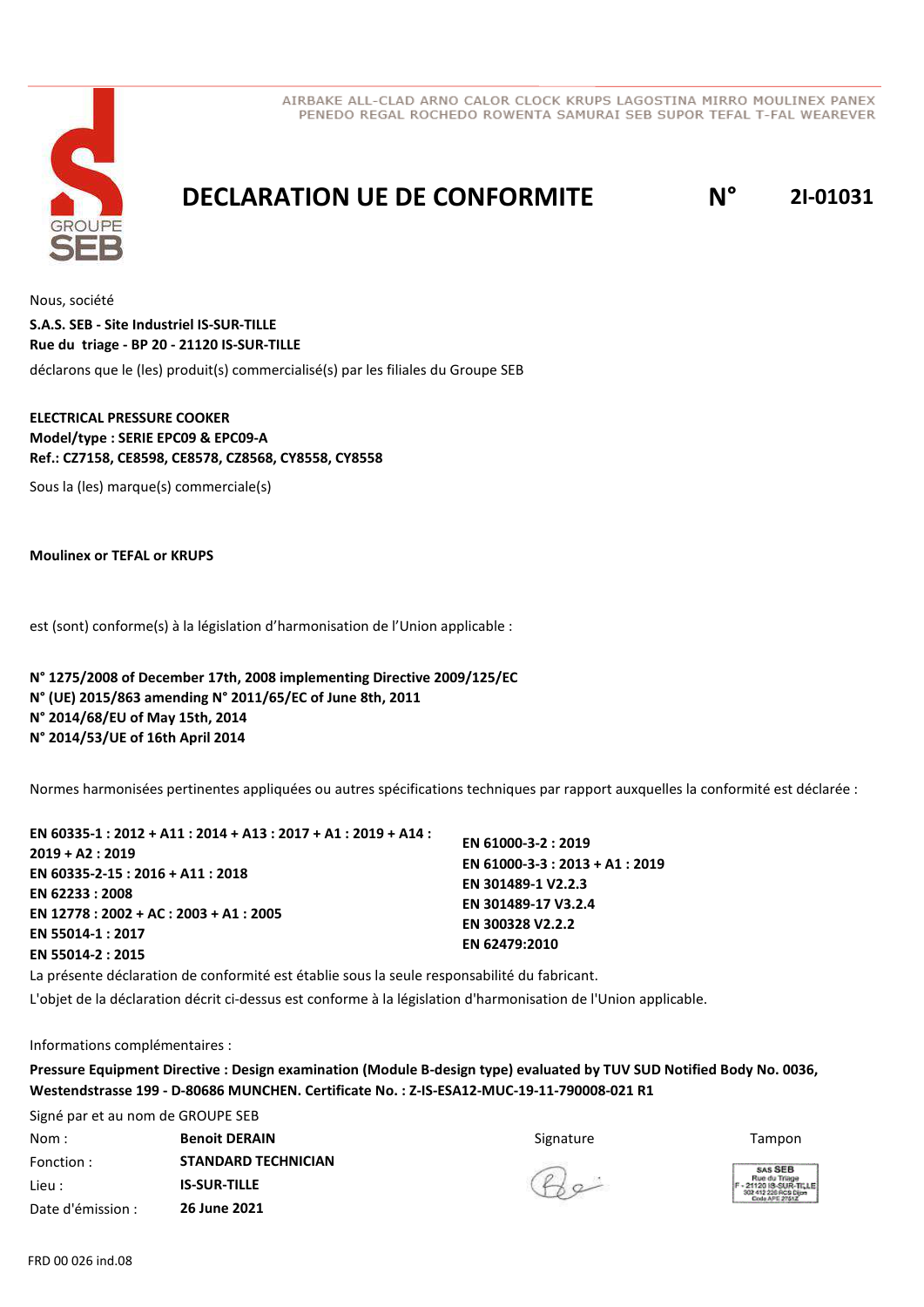

# **EU-KONFORMITÄTSERKLÄRUNG N° 2I-01031**

Hiermit erklären wir, die Gesellschaft dass das/die von den Tochtergesellschaften der SEB-Gruppe auf den Markt gebrachte(n) Produkt(e) **S.A.S. SEB - Site Industriel IS-SUR-TILLE Rue du triage - BP 20 - 21120 IS-SUR-TILLE**

**ELECTRICAL PRESSURE COOKER Model/type : SERIE EPC09 & EPC09-A Ref.: CZ7158, CE8598, CE8578, CZ8568, CY8558, CY8558**

unter der/den Handelsmarke(n)

**Moulinex or TEFAL or KRUPS**

mit der geltenden EU-Rechtsvorschrift zur Harmonisierung konform ist/sind:

**N° 1275/2008 of December 17th, 2008 implementing Directive 2009/125/EC N° (UE) 2015/863 amending N° 2011/65/EC of June 8th, 2011 N° 2014/68/EU of May 15th, 2014 N° 2014/53/UE of 16th April 2014**

Einschlägigen harmonisierten Normen, die zugrunde gelegt wurden, oder Angabe der anderen technischen spezifikationen, in Bezug auf die

**EN 60335-1 : 2012 + A11 : 2014 + A13 : 2017 + A1 : 2019 + A14 : 2019 + A2 : 2019 EN 60335-2-15 : 2016 + A11 : 2018 EN 62233 : 2008 EN 12778 : 2002 + AC : 2003 + A1 : 2005 EN 55014-1 : 2017 EN 55014-2 : 2015 EN 61000-3-2 : 2019 EN 61000-3-3 : 2013 + A1 : 2019 EN 301489-1 V2.2.3 EN 301489-17 V3.2.4 EN 300328 V2.2.2 EN 62479:2010**

Die alleinige Verantwortung für die Ausstellung dieser Konformitätserklärung trägt der Hersteller

Der Gegenstand der oben beschriebenen Erklärung entspricht den geltenden Rechtsvorschriften zur Harmonisierung der Union.

Zuzatzangaben :

**Pressure Equipment Directive : Design examination (Module B-design type) evaluated by TUV SUD Notified Body No. 0036, Westendstrasse 199 - D-80686 MUNCHEN. Certificate No. : Z-IS-ESA12-MUC-19-11-790008-021 R1**

Unterzeichnet von und im Auftrag der GROUPE SEB **Name : Stempel & Benoit DERAIN BENOIT STEMPEL BENOITE STEMPEL STEMPEL STEMPEL STEMPEL STEMPEL STEMPEL STEMPEL** Funktion : Ausstellungsdatum : ort : **STANDARD TECHNICIAN IS-SUR-TILLE 26 June 2021**

 $\mathcal{Q}_{\alpha}$ 

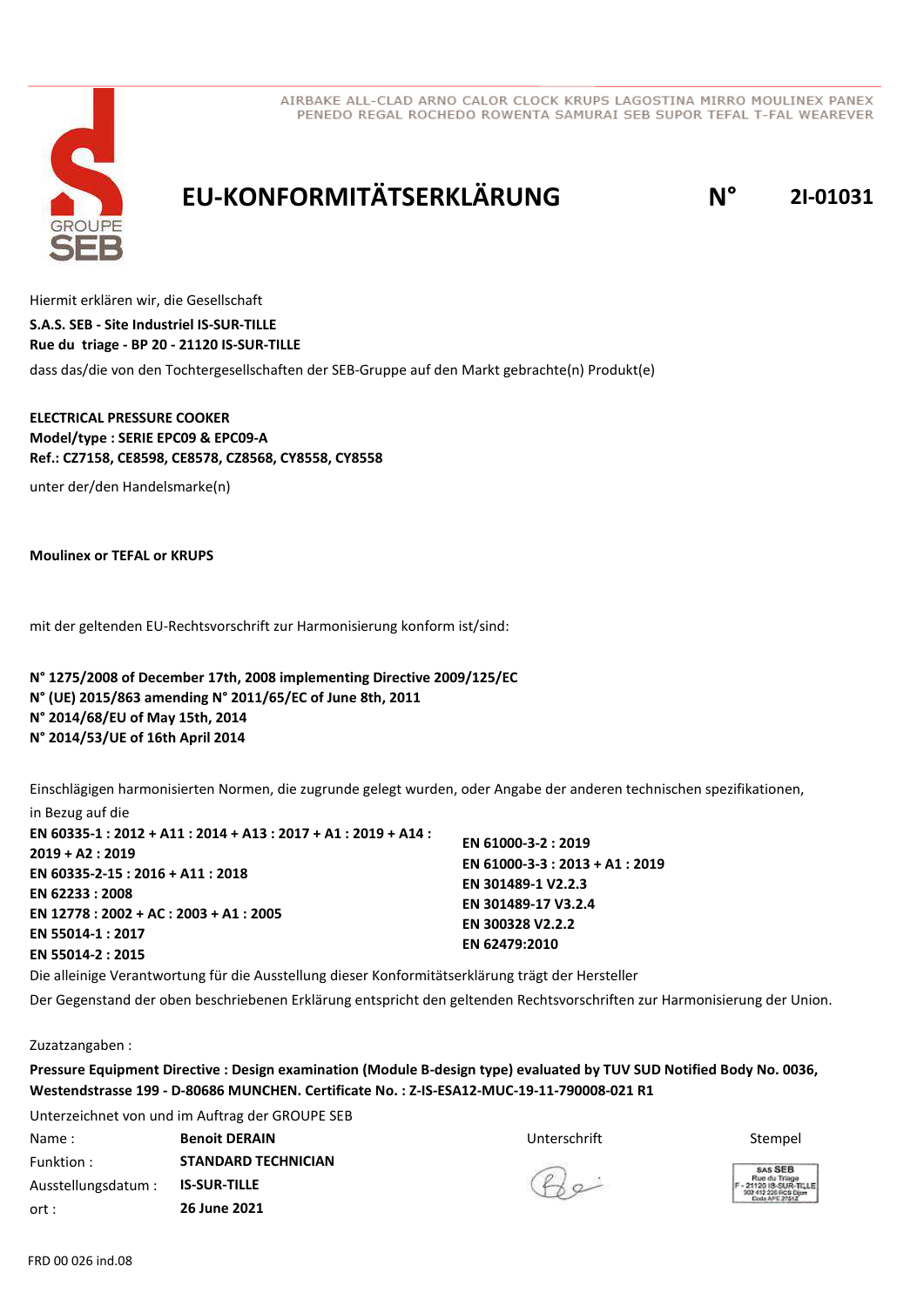



### **ΔΗΛΩΣΗ ΣΥΜΜΟΡΦΩΣΗΣ ΕΕ N° 2I-01031**

Εμείς, η εταιρεία δηλώνουμε ότι το (τα) προϊόν(τα) που εμπορεύονται οι θυγατρικές του Groupe SEB **S.A.S. SEB - Site Industriel IS-SUR-TILLE Rue du triage - BP 20 - 21120 IS-SUR-TILLE**

### **ELECTRICAL PRESSURE COOKER Model/type : SERIE EPC09 & EPC09-A Ref.: CZ7158, CE8598, CE8578, CZ8568, CY8558, CY8558**

Υπό την (τις) εμπορική(ές) επωνυμία(ες)

**Moulinex or TEFAL or KRUPS**

είναι σύμμορφο(α) προς την ισχύουσα νομοθεσία εναρμόνισης της Ένωσης :

**N° 1275/2008 of December 17th, 2008 implementing Directive 2009/125/EC N° (UE) 2015/863 amending N° 2011/65/EC of June 8th, 2011 N° 2014/68/EU of May 15th, 2014 N° 2014/53/UE of 16th April 2014**

Σχετικά εναρμονισμένα πρότυπα που χρησιμοποιήθηκαν ή μνεία άλλων τεχνικών προδιαγραφών σε σχέση µε τις οποίες δηλώνεται

**EN 60335-1 : 2012 + A11 : 2014 + A13 : 2017 + A1 : 2019 + A14 : 2019 + A2 : 2019 EN 60335-2-15 : 2016 + A11 : 2018 EN 62233 : 2008 EN 12778 : 2002 + AC : 2003 + A1 : 2005 EN 55014-1 : 2017 EN 55014-2 : 2015 EN 61000-3-2 : 2019 EN 61000-3-3 : 2013 + A1 : 2019 EN 301489-1 V2.2.3 EN 301489-17 V3.2.4 EN 300328 V2.2.2 EN 62479:2010**

Η παρούσα δήλωση συμμόρφωσης εκδίδεται µε αποκλειστική ευθύνη του κατασκευαστή.

Το αντικείμενο της δήλωσης που περιγράφεται ανωτέρω είναι σύμφωνο με την ισχύουσα νομοθεσία εναρμόνισης της Ένωσης.

Περισσότερες πληροφορίες :

**Pressure Equipment Directive : Design examination (Module B-design type) evaluated by TUV SUD Notified Body No. 0036, Westendstrasse 199 - D-80686 MUNCHEN. Certificate No. : Z-IS-ESA12-MUC-19-11-790008-021 R1**

Υπογράφεται από και για λογαριασμό της GROUPE SEB Όνομα : Υπογραφή **Benoit DERAIN** Σφραγίδα Λειτουργία : Θέση : Ημερομηνία έκδοσης : **26 June 2021 STANDARD TECHNICIAN IS-SUR-TILLE**

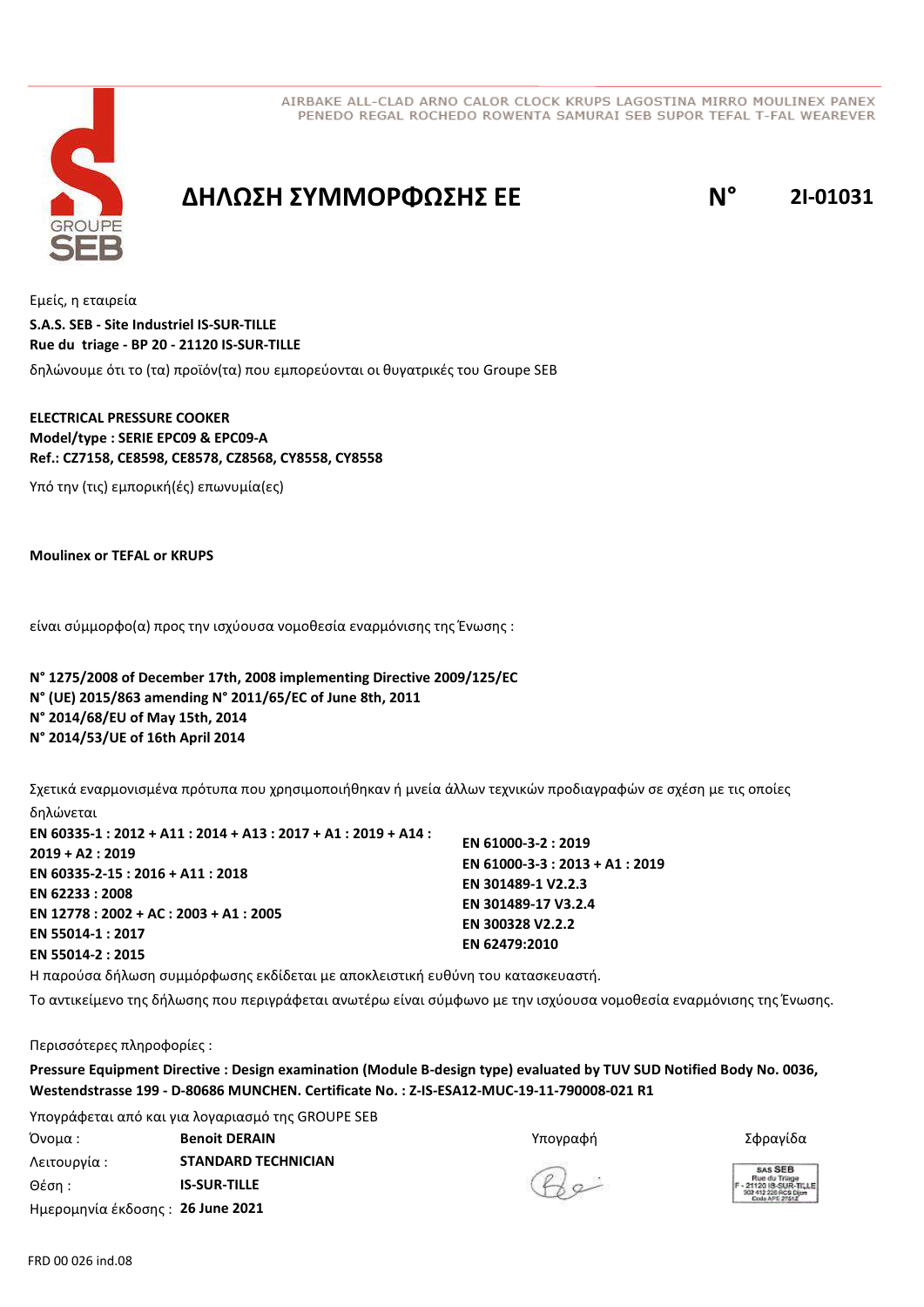



# **EU-MEGFELELŐSÉGI NYILATKOZAT N° 2I-01031**

A következő társaság ezennel kijelenti, hogy a SEB csoport (Groupe SEB) leányvállalatai által forgalmazott alábbi termék(ek) **S.A.S. SEB - Site Industriel IS-SUR-TILLE Rue du triage - BP 20 - 21120 IS-SUR-TILLE**

**ELECTRICAL PRESSURE COOKER Model/type : SERIE EPC09 & EPC09-A Ref.: CZ7158, CE8598, CE8578, CZ8568, CY8558, CY8558**

melyeknek kereskedelmi jelölése a következő

**Moulinex or TEFAL or KRUPS**

megfelel(nek) a vonatkozó uniós harmonizációs jogszabályozásnak :

**N° 1275/2008 of December 17th, 2008 implementing Directive 2009/125/EC N° (UE) 2015/863 amending N° 2011/65/EC of June 8th, 2011 N° 2014/68/EU of May 15th, 2014 N° 2014/53/UE of 16th April 2014**

Az alkalmazott vonatkozó harmonizált szabványok vagy az egyéb műszaki előírásokra való hivatkozások, amelyek alapján a megfelelőségről nyilatkozatot tettek:

| EN 60335-1 : 2012 + A11 : 2014 + A13 : 2017 + A1 : 2019 + A14 : |                                 |
|-----------------------------------------------------------------|---------------------------------|
| $2019 + A2: 2019$                                               | EN 61000-3-2: 2019              |
| EN 60335-2-15 : 2016 + A11 : 2018                               | EN 61000-3-3 : 2013 + A1 : 2019 |
|                                                                 | EN 301489-1 V2.2.3              |
| EN 62233:2008                                                   | EN 301489-17 V3.2.4             |
| EN 12778 : 2002 + AC : 2003 + A1 : 2005                         | EN 300328 V2.2.2                |
| EN 55014-1:2017                                                 | EN 62479:2010                   |
| EN 55014-2:2015                                                 |                                 |
|                                                                 |                                 |

Ezt a megfelelőségi nyilatkozatot a gyártó kizárólagos felelőssége mellett adják ki. A fent leírt nyilatkozat tárgya összhangban van az alkalmazandó uniós harmonizációs jogszabályokkal.

#### További információk:

**Pressure Equipment Directive : Design examination (Module B-design type) evaluated by TUV SUD Notified Body No. 0036, Westendstrasse 199 - D-80686 MUNCHEN. Certificate No. : Z-IS-ESA12-MUC-19-11-790008-021 R1**

A GROUPE SEB nevében és nevében Név : Aláírás Függvény : Hely : A kibocsátás ideje : **Benoit DERAIN** Pecsét **STANDARD TECHNICIAN IS-SUR-TILLE 26 June 2021**

 $Q_{\alpha}$ 

**SAS SEB**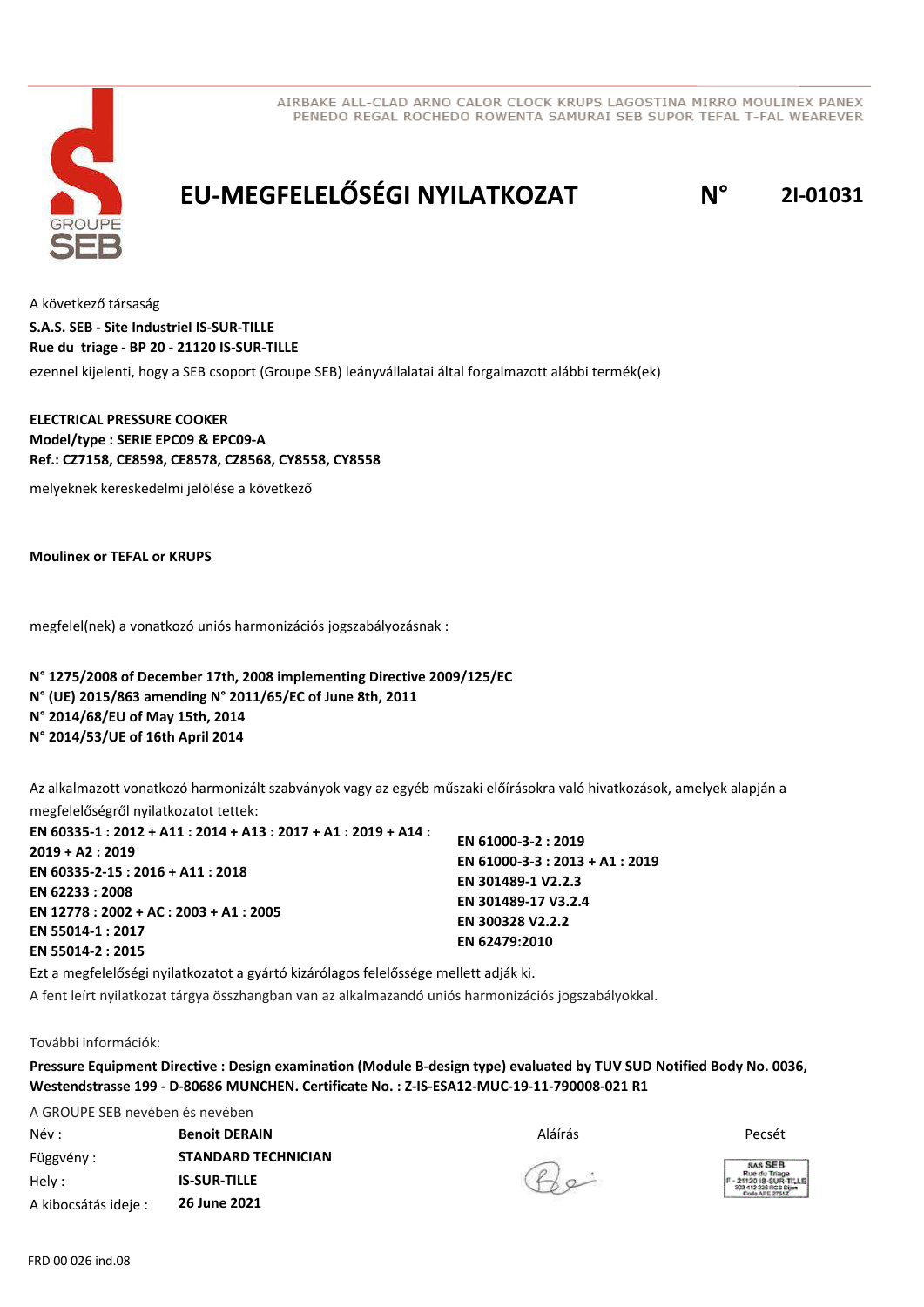

# **DEARBHÚ COMHRÉIREACHTA AE N° 2I-01031**

Leis seo thíos, dearbhaímid go bhfuil an táirge arna dhíol (na táirgí arna ndíol) ag fochuideachtaí Groupe SEB **S.A.S. SEB - Site Industriel IS-SUR-TILLE Rue du triage - BP 20 - 21120 IS-SUR-TILLE**

**ELECTRICAL PRESSURE COOKER Model/type : SERIE EPC09 & EPC09-A Ref.: CZ7158, CE8598, CE8578, CZ8568, CY8558, CY8558**

Faoin mbranda tráchtála

**Moulinex or TEFAL or KRUPS**

i gcomhréir le reachtaíocht ábhartha an Aontais um chomhchuibhiú :

**N° 1275/2008 of December 17th, 2008 implementing Directive 2009/125/EC N° (UE) 2015/863 amending N° 2011/65/EC of June 8th, 2011 N° 2014/68/EU of May 15th, 2014 N° 2014/53/UE of 16th April 2014**

Caighdeáin chomhchuibhithe ábhartha arna n-úsáid nó tagairtí do na sonraíochtaí teicniúla eile a ndéantar comhréireacht a dhearbhú ina leith:

**EN 60335-1 : 2012 + A11 : 2014 + A13 : 2017 + A1 : 2019 + A14 : 2019 + A2 : 2019 EN 60335-2-15 : 2016 + A11 : 2018 EN 62233 : 2008 EN 12778 : 2002 + AC : 2003 + A1 : 2005 EN 55014-1 : 2017 EN 55014-2 : 2015 EN 61000-3-2 : 2019 EN 61000-3-3 : 2013 + A1 : 2019 EN 301489-1 V2.2.3 EN 301489-17 V3.2.4 EN 300328 V2.2.2 EN 62479:2010**

Déantar an dearbhú comhréireachta seo a eisiúint faoi fhreagracht aonair an déantúsóra

Tá ábhar an dearbhaithe a thuairiscítear thuas i gcomhréir leis an reachtaíocht is infheidhme maidir le comhchuibhiú de chuid an Aontais.

Faisnéis bhreise:

**Pressure Equipment Directive : Design examination (Module B-design type) evaluated by TUV SUD Notified Body No. 0036, Westendstrasse 199 - D-80686 MUNCHEN. Certificate No. : Z-IS-ESA12-MUC-19-11-790008-021 R1**

Arna shíniú ag agus thar ceann GROUPE SEB Ainm : Síniú **Benoit DERAIN** Stampa Fheidhm : áit : Dáta eisiúna : **STANDARD TECHNICIAN IS-SUR-TILLE 26 June 2021**

 $2a-$ 

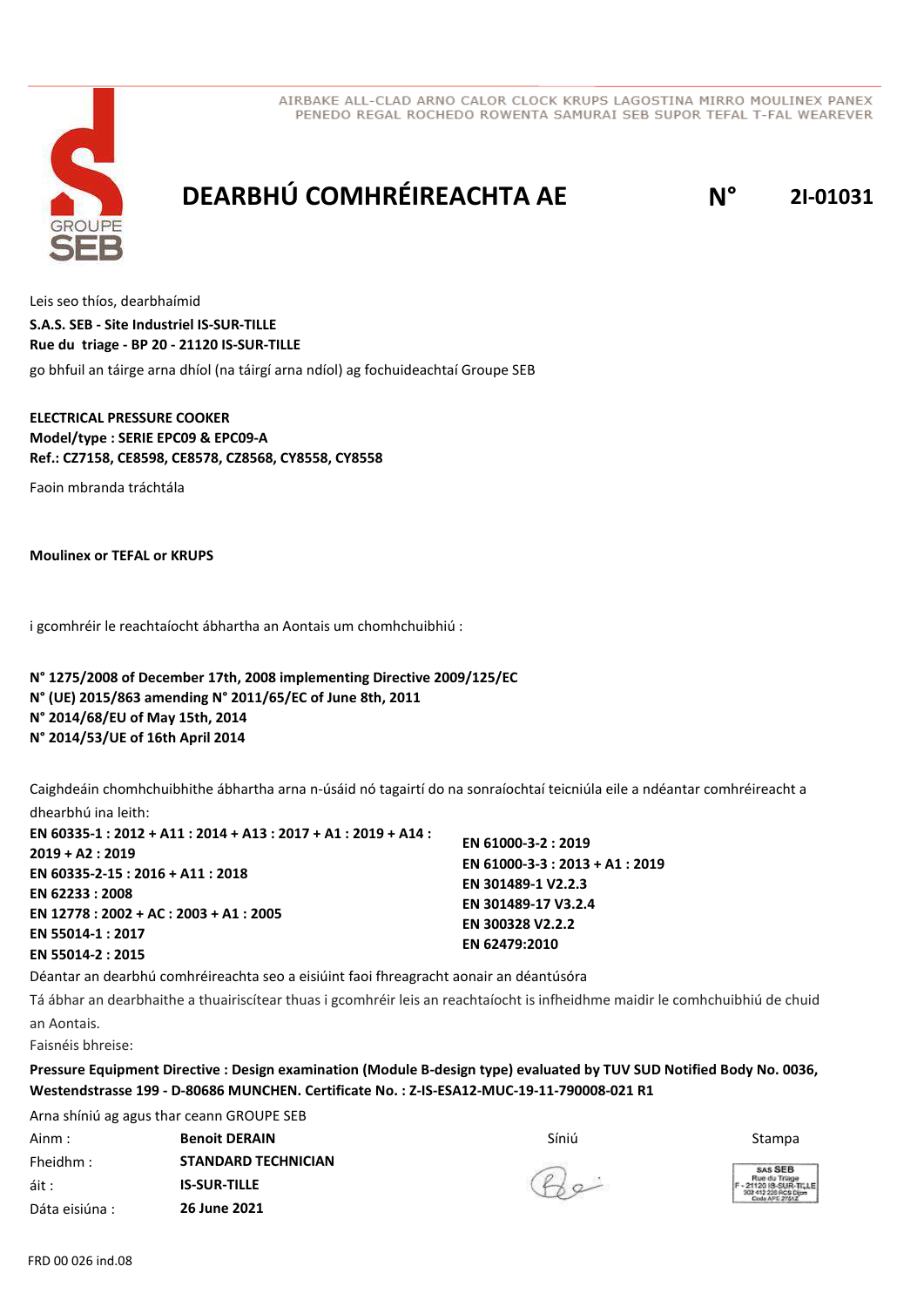



### **DICHIARAZIONE DI CONFORMITÀ N° 2I-01031**

Noi, società dichiariamo che il/i prodotto/i commercializzato/i dalle filiali del Gruppo SEB **S.A.S. SEB - Site Industriel IS-SUR-TILLE Rue du triage - BP 20 - 21120 IS-SUR-TILLE**

### **ELECTRICAL PRESSURE COOKER Model/type : SERIE EPC09 & EPC09-A Ref.: CZ7158, CE8598, CE8578, CZ8568, CY8558, CY8558**

Sotto il/i marchio/i commerciale/i

**Moulinex or TEFAL or KRUPS**

è/sono conforme/i alla normativa d'armonizzazione dell'Unione applicabile :

**N° 1275/2008 of December 17th, 2008 implementing Directive 2009/125/EC N° (UE) 2015/863 amending N° 2011/65/EC of June 8th, 2011 N° 2014/68/EU of May 15th, 2014 N° 2014/53/UE of 16th April 2014**

Norme armonizzate pertinenti utilizzate o riferimenti alle specifiche tecniche in relazione ai quali viene dichiarata la conformità:

| EN 60335-1 : 2012 + A11 : 2014 + A13 : 2017 + A1 : 2019 + A14 : |                                 |
|-----------------------------------------------------------------|---------------------------------|
| $2019 + A2: 2019$                                               | EN 61000-3-2: 2019              |
|                                                                 | EN 61000-3-3 : 2013 + A1 : 2019 |
| EN 60335-2-15 : 2016 + A11 : 2018                               | EN 301489-1 V2.2.3              |
| EN 62233:2008                                                   | EN 301489-17 V3.2.4             |
| EN 12778 : 2002 + AC : 2003 + A1 : 2005                         |                                 |
| EN 55014-1:2017                                                 | EN 300328 V2.2.2                |
|                                                                 | EN 62479:2010                   |
| EN 55014-2 : 2015                                               |                                 |

La presente dichiarazione di conformità è rilasciata sotto la responsabilità esclusiva del fabbricante.

L'oggetto della dichiarazione sopra descritta è conforme alla normativa di armonizzazione dell'Unione applicabile.

Maggiori informazioni :

**Pressure Equipment Directive : Design examination (Module B-design type) evaluated by TUV SUD Notified Body No. 0036, Westendstrasse 199 - D-80686 MUNCHEN. Certificate No. : Z-IS-ESA12-MUC-19-11-790008-021 R1**

Firmato da e per conto di GROUPE SEB **Nome : Senoit DERAIN** Timbro and the Sense of the Sense of the Sense of Timbro and Timbro and Timbro and Timbro Funzione : Luogo : Data d'emissione : **STANDARD TECHNICIAN IS-SUR-TILLE 26 June 2021**

 $B$ e

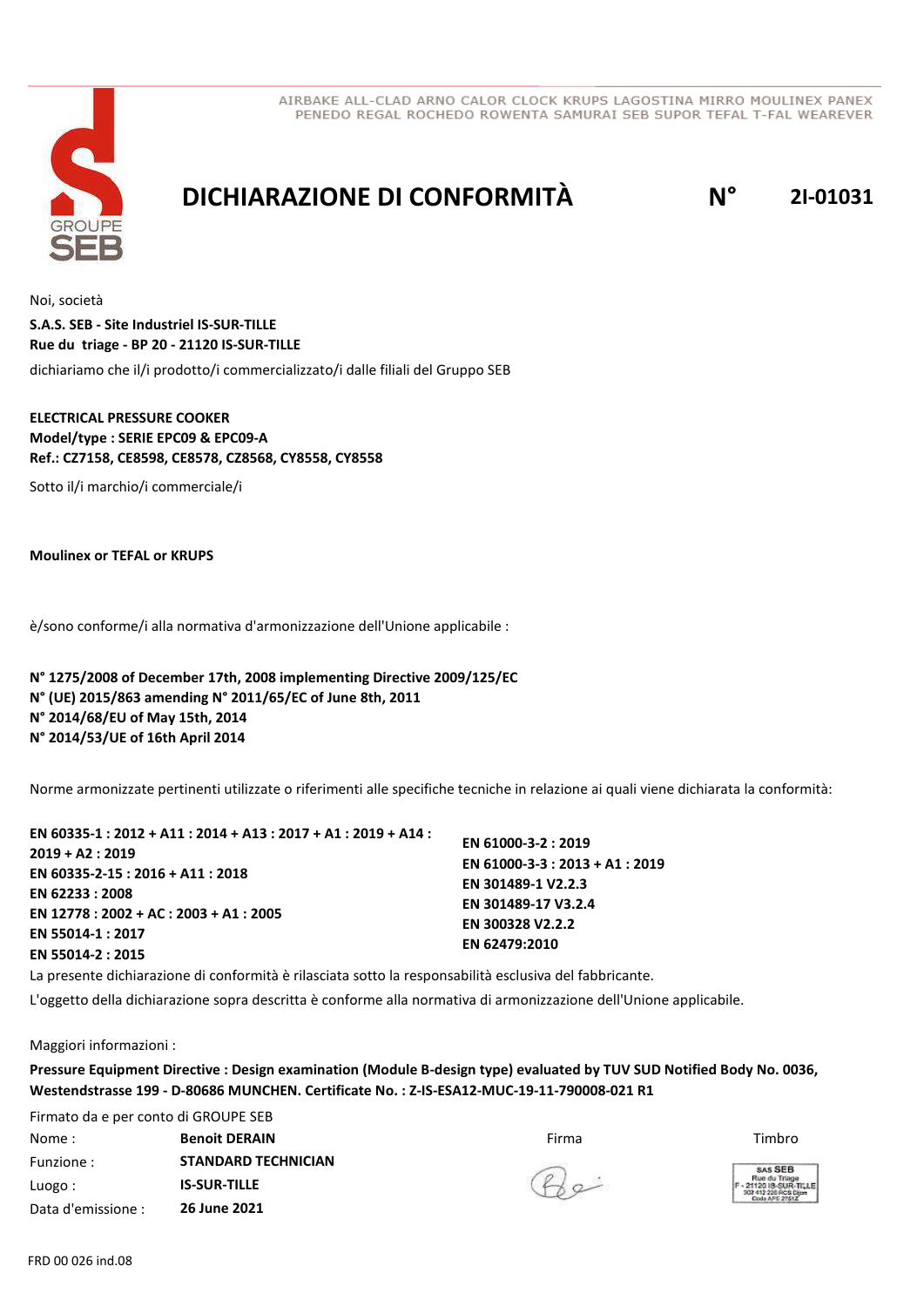



## **ES ATBILSTĪBAS DEKLARĀCIJA N° 2I-01031**

Uzņēmums apliecina, ka SEB grupas uzņēmumu pārdotais(-ie) produkts(-i) **S.A.S. SEB - Site Industriel IS-SUR-TILLE Rue du triage - BP 20 - 21120 IS-SUR-TILLE**

### **ELECTRICAL PRESSURE COOKER Model/type : SERIE EPC09 & EPC09-A Ref.: CZ7158, CE8598, CE8578, CZ8568, CY8558, CY8558**

ar preču zīmi(-ēm)

**Moulinex or TEFAL or KRUPS**

is atbilst piemērojamajiem Eiropas Savienības saskaņošanas tiesību aktiem :

**N° 1275/2008 of December 17th, 2008 implementing Directive 2009/125/EC N° (UE) 2015/863 amending N° 2011/65/EC of June 8th, 2011 N° 2014/68/EU of May 15th, 2014 N° 2014/53/UE of 16th April 2014**

Attiecīgie izmantotie saskaņotie standarti vai atsauces uz citām tehniskajām specifikācijām, kam nodrošināta atbilstība:

| EN 60335-1 : 2012 + A11 : 2014 + A13 : 2017 + A1 : 2019 + A14 : |                                 |
|-----------------------------------------------------------------|---------------------------------|
| $2019 + A2:2019$                                                | EN 61000-3-2: 2019              |
| EN 60335-2-15: 2016 + A11: 2018                                 | EN 61000-3-3 : 2013 + A1 : 2019 |
| EN 62233 : 2008                                                 | EN 301489-1 V2.2.3              |
| EN $12778:2002 + AC:2003 + A1:2005$                             | EN 301489-17 V3.2.4             |
| EN 55014-1:2017                                                 | EN 300328 V2.2.2                |
| EN 55014-2 : 2015                                               | EN 62479:2010                   |
|                                                                 |                                 |

Par šo atbilstības deklarāciju ir atbildīgs tikai un vienīgi ražotājs.

Iepriekš aprakstītās deklarācijas priekšmets ir saskaņā ar piemērojamajiem Savienības saskaņošanas tiesību aktiem.

Papildu informācija:

**Pressure Equipment Directive : Design examination (Module B-design type) evaluated by TUV SUD Notified Body No. 0036, Westendstrasse 199 - D-80686 MUNCHEN. Certificate No. : Z-IS-ESA12-MUC-19-11-790008-021 R1**

Parakstījis GROUPE SEB un vārdā Nosaukums : Paraksts Funkcija : Vieta : Pilnvarotais pārstāvis : **26 June 2021 Benoit DERAIN Branch Benoit DERAIN Z**īmogs **STANDARD TECHNICIAN IS-SUR-TILLE**

 $R$ e

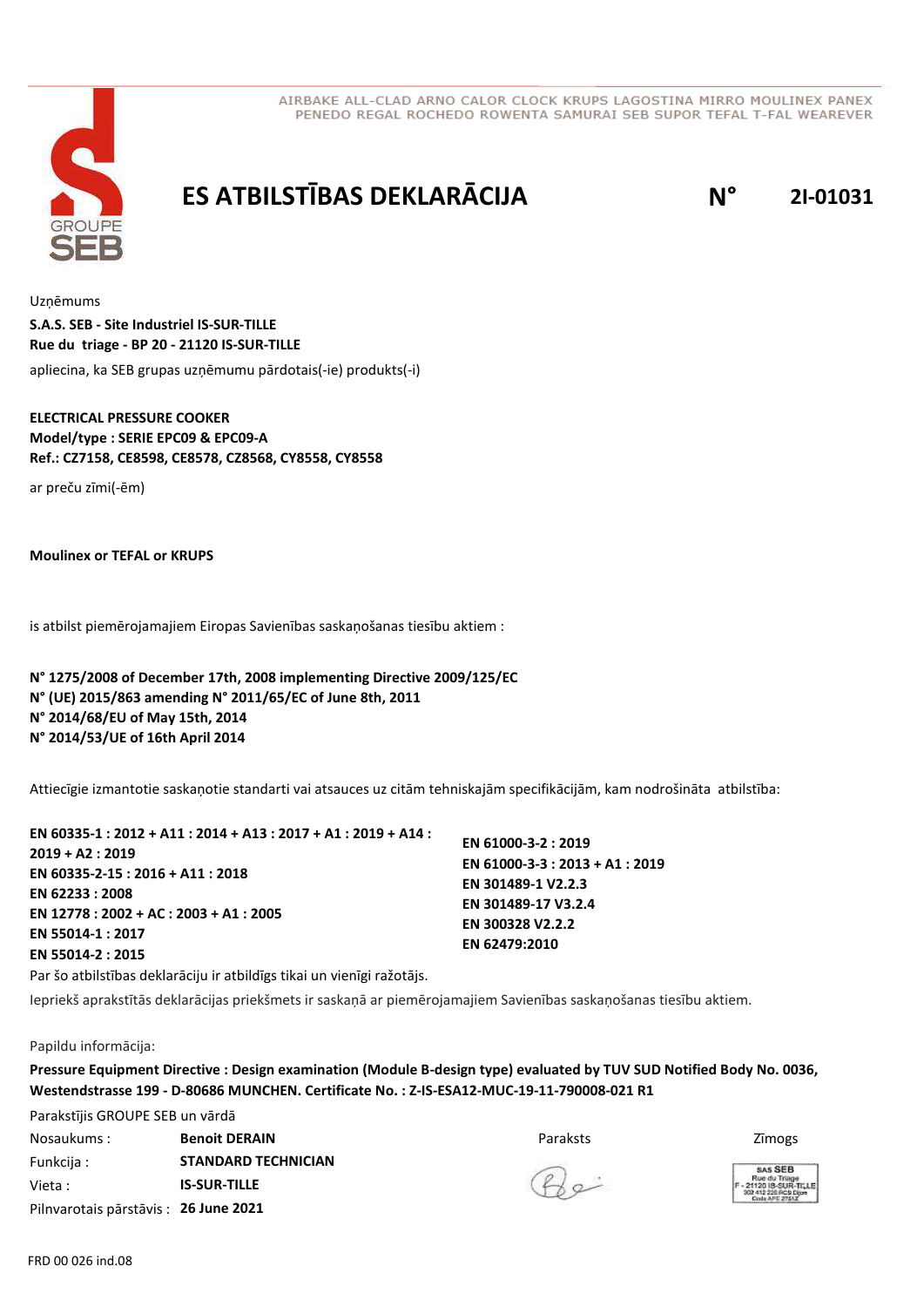



### **ES ATITIKTIES DEKLARACIJA N° 2I-01031**

Mes, bendrovė pareiškiame, kad SEB grupės filialų parduodamas (-i) produktas (-ai) **S.A.S. SEB - Site Industriel IS-SUR-TILLE Rue du triage - BP 20 - 21120 IS-SUR-TILLE**

### **ELECTRICAL PRESSURE COOKER Model/type : SERIE EPC09 & EPC09-A Ref.: CZ7158, CE8598, CE8578, CZ8568, CY8558, CY8558**

Turintys prekės ženklą (-us)

**Moulinex or TEFAL or KRUPS**

atitinka taikomus Europos Sąjungos derinamuosius teisės aktus :

**N° 1275/2008 of December 17th, 2008 implementing Directive 2009/125/EC N° (UE) 2015/863 amending N° 2011/65/EC of June 8th, 2011 N° 2014/68/EU of May 15th, 2014 N° 2014/53/UE of 16th April 2014**

Naudoti atitinkami darnieji standartai arba nuorodos į kitas technines specifikacijas, pagal kuriuos deklaruota atitiktis:

| EN 60335-1 : 2012 + A11 : 2014 + A13 : 2017 + A1 : 2019 + A14 : |                                 |
|-----------------------------------------------------------------|---------------------------------|
| $2019 + A2: 2019$                                               | EN 61000-3-2: 2019              |
| EN 60335-2-15 : 2016 + A11 : 2018                               | EN 61000-3-3 : 2013 + A1 : 2019 |
|                                                                 | EN 301489-1 V2.2.3              |
| EN 62233 : 2008                                                 | EN 301489-17 V3.2.4             |
| EN 12778 : 2002 + AC : 2003 + A1 : 2005                         | EN 300328 V2.2.2                |
| EN 55014-1 : 2017                                               |                                 |
| EN 55014-2 : 2015                                               | EN 62479:2010                   |
| $\sim$                                                          |                                 |

Ši atitikties deklaracija išduota gamintojui prisiimant visą atsakomybę.

Aukščiau aprašytas deklaracijos dalykas atitinka taikomus Sąjungos derinimo teisės aktus.

#### Papildoma informacija

**Pressure Equipment Directive : Design examination (Module B-design type) evaluated by TUV SUD Notified Body No. 0036, Westendstrasse 199 - D-80686 MUNCHEN. Certificate No. : Z-IS-ESA12-MUC-19-11-790008-021 R1**

Pasirašyta "GROUPE SEB" vardu Pavadinimas : Senoit DERAIN **Example 2018** Parašas Funkcija : Vieta : Išleidimo data : **Benoit DERAIN** Spaudas **Spaudas Spaudas Parašas** Spaudas **Spaudas STANDARD TECHNICIAN IS-SUR-TILLE 26 June 2021**

 $Q_{\alpha}$ 

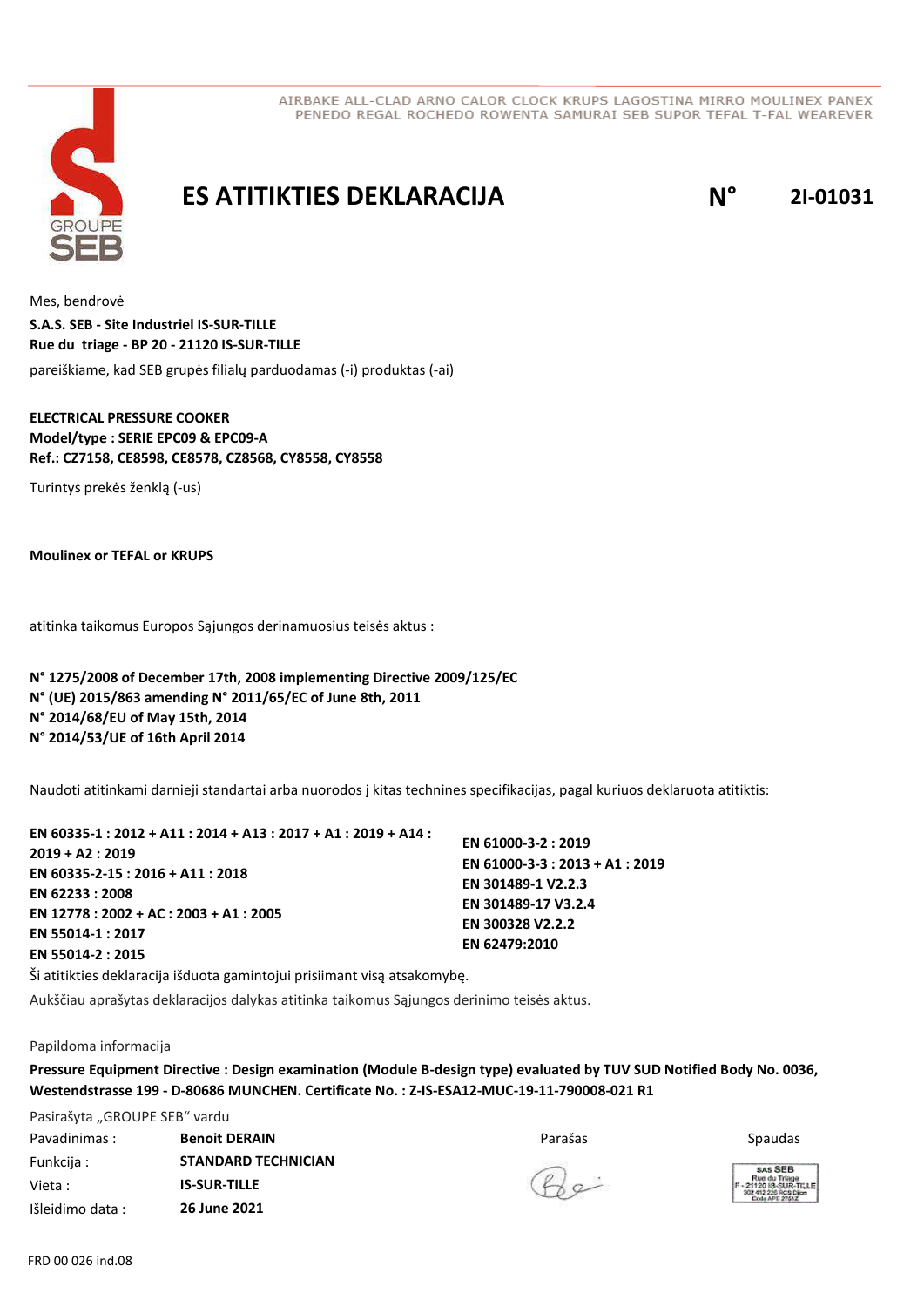



# **DIKJARAZZJONI TA' KONFORMITÀ tal-UE N° 2I-01031**

Aħna, il-kumpanija niddikjaraw li l-prodott(i) kkummerċjalizzati(i) mis-sussidjarji tal-Grupp SEB **S.A.S. SEB - Site Industriel IS-SUR-TILLE Rue du triage - BP 20 - 21120 IS-SUR-TILLE**

### **ELECTRICAL PRESSURE COOKER Model/type : SERIE EPC09 & EPC09-A Ref.: CZ7158, CE8598, CE8578, CZ8568, CY8558, CY8558**

taħt it-trejdmark(s)

**Moulinex or TEFAL or KRUPS**

huwa (huma) konformi mal-leġiżlazzjoni ta' armonizzazzjoni tal-Unjoni applikabbli :

**N° 1275/2008 of December 17th, 2008 implementing Directive 2009/125/EC N° (UE) 2015/863 amending N° 2011/65/EC of June 8th, 2011 N° 2014/68/EU of May 15th, 2014 N° 2014/53/UE of 16th April 2014**

Standards armonizzati rilevanti li ntużaw jew ir-referenzi għall-ispeċifikazzjonijiet tekniċi l-oħra li skonthom qed tiġi ddikjarata l-konformità:

| EN 60335-1 : 2012 + A11 : 2014 + A13 : 2017 + A1 : 2019 + A14 :<br>2019 + A2 : 2019<br>EN 60335-2-15 : 2016 + A11 : 2018<br>EN 62233 : 2008<br>EN 12778 : 2002 + AC : 2003 + A1 : 2005 | EN 61000-3-2: 2019<br>EN 61000-3-3 : 2013 + A1 : 2019<br>EN 301489-1 V2.2.3<br>EN 301489-17 V3.2.4 |
|----------------------------------------------------------------------------------------------------------------------------------------------------------------------------------------|----------------------------------------------------------------------------------------------------|
|                                                                                                                                                                                        | EN 300328 V2.2.2                                                                                   |
| EN 55014-1 : 2017<br>EN 55014-2 : 2015                                                                                                                                                 | EN 62479:2010                                                                                      |

Din id-dikjarazzjoni ta' konformità tinħareg taħt ir-responsabbiltà unika tal-manifattur.

Is-suġġett tad-dikjarazzjoni deskritta hawn fuq huwa skont il-leġiżlazzjoni ta 'armonizzazzjoni applikabbli tal-Unjoni.

Informazzjoni addizzjonali:

**Pressure Equipment Directive : Design examination (Module B-design type) evaluated by TUV SUD Notified Body No. 0036, Westendstrasse 199 - D-80686 MUNCHEN. Certificate No. : Z-IS-ESA12-MUC-19-11-790008-021 R1**

Iffirmat minn u f'isem GRUPE SEB Isem : Firma **Benoit DERAIN** Timbru Funzjoni : Post : Data tal-ħruġ : **STANDARD TECHNICIAN IS-SUR-TILLE 26 June 2021**

 $B$ e

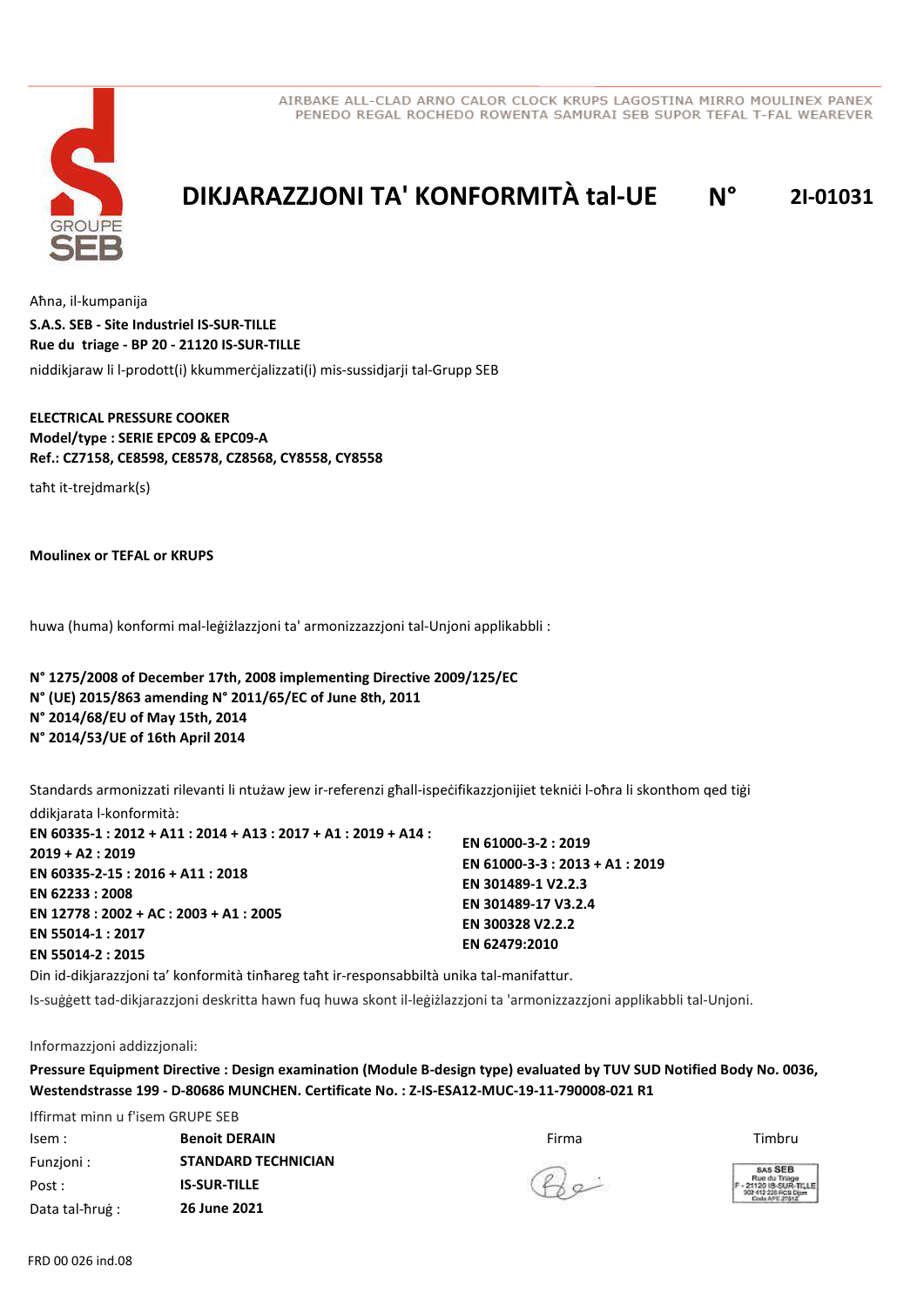

### **EU SAMSVARSERKLÆRING N° 2I-01031**

Vi erklærer herved at produkt som selges av datterselskaper av SEB Group **S.A.S. SEB - Site Industriel IS-SUR-TILLE Rue du triage - BP 20 - 21120 IS-SUR-TILLE**

**ELECTRICAL PRESSURE COOKER Model/type : SERIE EPC09 & EPC09-A Ref.: CZ7158, CE8598, CE8578, CZ8568, CY8558, CY8558**

Med varemerke

**Moulinex or TEFAL or KRUPS**

er i samsvar med relevant EU-lovgivning for harmonisering:

**N° 1275/2008 of December 17th, 2008 implementing Directive 2009/125/EC N° (UE) 2015/863 amending N° 2011/65/EC of June 8th, 2011 N° 2014/68/EU of May 15th, 2014 N° 2014/53/UE of 16th April 2014**

Relevante harmoniserte standarder som er brukt eller referanser til andre tekniske spesifikasjoner relatert til erklært samsvar

| EN 60335-1 : 2012 + A11 : 2014 + A13 : 2017 + A1 : 2019 + A14 : |                                 |
|-----------------------------------------------------------------|---------------------------------|
| $2019 + A2:2019$                                                | EN 61000-3-2: 2019              |
|                                                                 | EN 61000-3-3 : 2013 + A1 : 2019 |
| EN 60335-2-15 : 2016 + A11 : 2018                               | EN 301489-1 V2.2.3              |
| EN 62233 : 2008                                                 | EN 301489-17 V3.2.4             |
| EN 12778 : 2002 + AC : 2003 + A1 : 2005                         | EN 300328 V2.2.2                |
| EN 55014-1:2017                                                 | EN 62479:2010                   |
| EN 55014-2 : 2015                                               |                                 |
|                                                                 |                                 |

Denne samsvarserklæringen er utstedt på produsentens eneansvar.

Temaet for erklæringen beskrevet ovenfor er i samsvar med gjeldende unionsharmoniseringslovgivning.

#### Tilleggsinformasjon

**Pressure Equipment Directive : Design examination (Module B-design type) evaluated by TUV SUD Notified Body No. 0036, Westendstrasse 199 - D-80686 MUNCHEN. Certificate No. : Z-IS-ESA12-MUC-19-11-790008-021 R1**

Signert av er på vegne av GROUPE SEB Navn : Stempel **Benoit DERAIN Stempel and Stempel Stempel Stempel** Stempel Stempel Stempel Stempel Stempel Stempel Funksjon : Sted : Utstedelsesdato : **STANDARD TECHNICIAN IS-SUR-TILLE 26 June 2021**

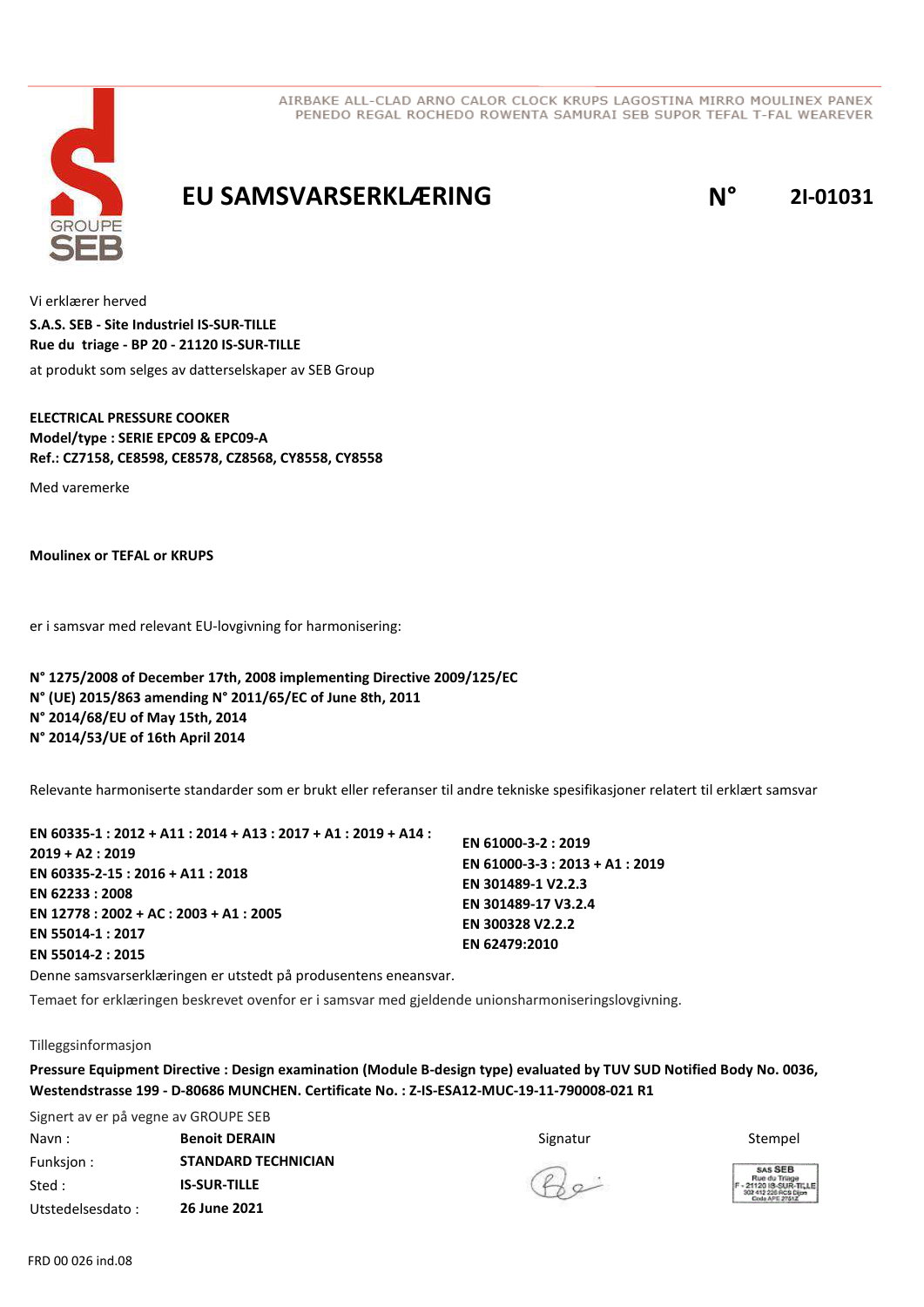



## **DEKLARACJA ZGODNOŚCI UE N° 2I-01031**

Spółka deklaruje, że produkt(y) sprzedawany(e) przez spółki zależne Grupy SEB **S.A.S. SEB - Site Industriel IS-SUR-TILLE Rue du triage - BP 20 - 21120 IS-SUR-TILLE**

### **ELECTRICAL PRESSURE COOKER Model/type : SERIE EPC09 & EPC09-A Ref.: CZ7158, CE8598, CE8578, CZ8568, CY8558, CY8558**

pod marką(ami) handlową(ymi)

**Moulinex or TEFAL or KRUPS**

jest (są) zgodny(e) z mającymi zastosowanie unijnymi przepisami w sprawie harmonizacji :

**N° 1275/2008 of December 17th, 2008 implementing Directive 2009/125/EC N° (UE) 2015/863 amending N° 2011/65/EC of June 8th, 2011 N° 2014/68/EU of May 15th, 2014 N° 2014/53/UE of 16th April 2014**

Odwołania do odnośnych norm zharmonizowanych, które zastosowano, lub do innych specyfikacji technicznych, w odniesieniu

do których deklarowana jest zgodność: **EN 60335-1 : 2012 + A11 : 2014 + A13 : 2017 + A1 : 2019 + A14 : 2019 + A2 : 2019 EN 60335-2-15 : 2016 + A11 : 2018 EN 62233 : 2008 EN 12778 : 2002 + AC : 2003 + A1 : 2005 EN 55014-1 : 2017 EN 55014-2 : 2015 EN 61000-3-2 : 2019 EN 61000-3-3 : 2013 + A1 : 2019 EN 301489-1 V2.2.3 EN 301489-17 V3.2.4 EN 300328 V2.2.2 EN 62479:2010**

Niniejsza deklaracja zgodności wydana zostaje na wyłączną odpowiedzialność producenta.

**STANDARD TECHNICIAN**

**IS-SUR-TILLE 26 June 2021**

Przedmiot deklaracji opisany powyżej jest zgodny z obowiązującym unijnym prawodawstwem harmonizacyjnym.

Dodatkowe informacje:

**Pressure Equipment Directive : Design examination (Module B-design type) evaluated by TUV SUD Notified Body No. 0036, Westendstrasse 199 - D-80686 MUNCHEN. Certificate No. : Z-IS-ESA12-MUC-19-11-790008-021 R1**

Podpisano w imieniu GROUPE SEB Naswa : **Benoit DERAIN BRAIN** The Stempel Books of *Podpis* Stempel Stempel Stempel

 $Q_{\alpha}$ 

SAS SEB tue du Triage<br>120 IS-SUR-T<br>412 226 ACS Die

Data wydania :

Funkcja : Miejsce :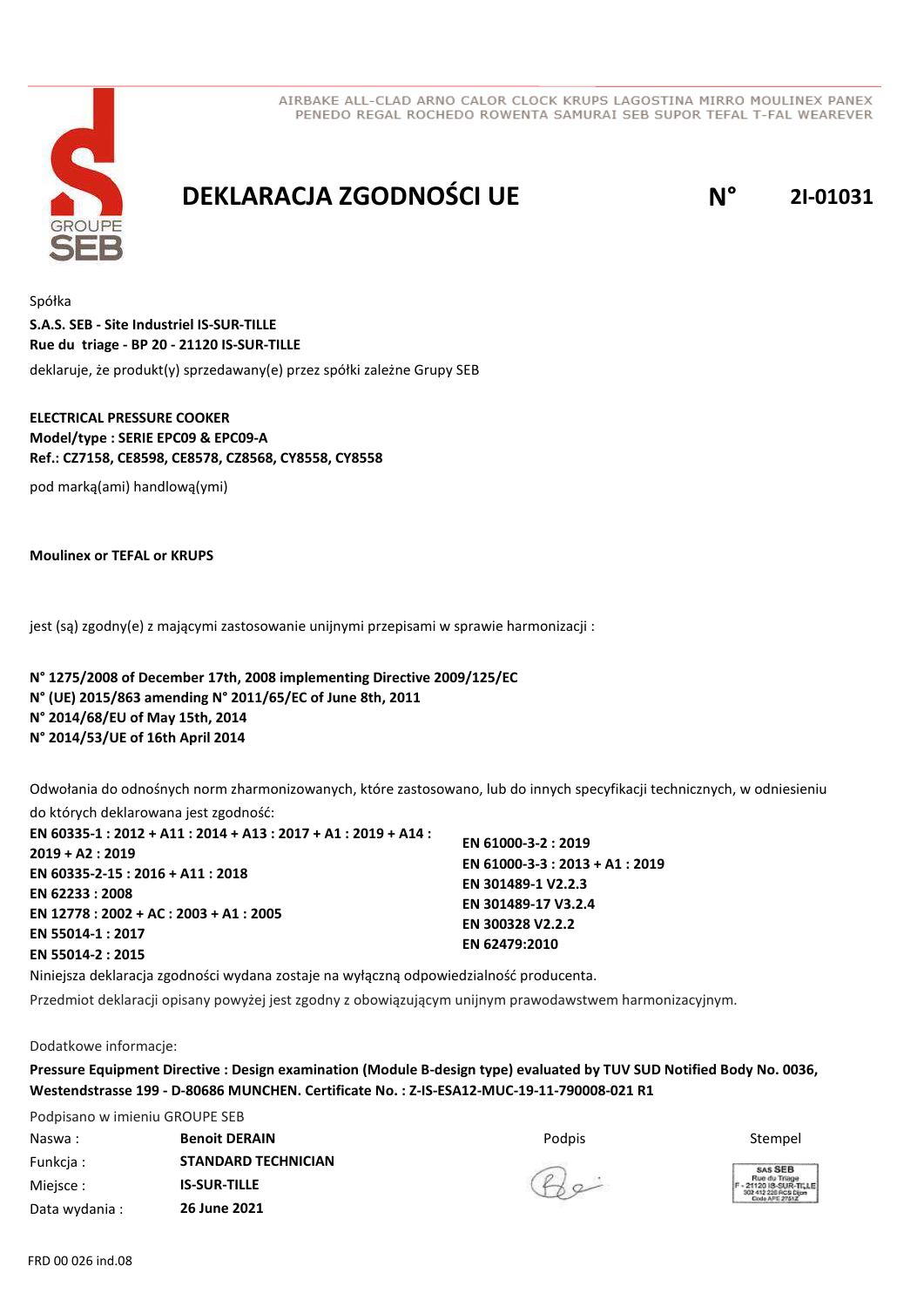

# **DECLARAÇÃO UE DE CONFORMIDADE N° 2I-01031**

A sociedade Declara que o(s) produto(s) comercializado(s) pelas filiais do Grupo SEB **S.A.S. SEB - Site Industriel IS-SUR-TILLE Rue du triage - BP 20 - 21120 IS-SUR-TILLE**

### **ELECTRICAL PRESSURE COOKER Model/type : SERIE EPC09 & EPC09-A Ref.: CZ7158, CE8598, CE8578, CZ8568, CY8558, CY8558**

Sob a denominação comercial

**Moulinex or TEFAL or KRUPS**

in está(ão) em conformidade com a legislação de harmonização da UE aplicável :

**N° 1275/2008 of December 17th, 2008 implementing Directive 2009/125/EC N° (UE) 2015/863 amending N° 2011/65/EC of June 8th, 2011 N° 2014/68/EU of May 15th, 2014 N° 2014/53/UE of 16th April 2014**

Normas harmonizadas pertinentes utilizadas ou referências às demais especificações técnicas relativamente às quais

a conformidade é declarada: **EN 60335-1 : 2012 + A11 : 2014 + A13 : 2017 + A1 : 2019 + A14 : 2019 + A2 : 2019 EN 60335-2-15 : 2016 + A11 : 2018 EN 62233 : 2008 EN 12778 : 2002 + AC : 2003 + A1 : 2005 EN 55014-1 : 2017 EN 55014-2 : 2015 EN 61000-3-2 : 2019 EN 61000-3-3 : 2013 + A1 : 2019 EN 301489-1 V2.2.3 EN 301489-17 V3.2.4 EN 300328 V2.2.2 EN 62479:2010**

Esta declaração de conformidade é emitida sob exclusiva responsabilidade do fabricante

O assunto da declaração descrita acima está em conformidade com a legislação de harmonização da União aplicável.

Mais informações :

**Pressure Equipment Directive : Design examination (Module B-design type) evaluated by TUV SUD Notified Body No. 0036, Westendstrasse 199 - D-80686 MUNCHEN. Certificate No. : Z-IS-ESA12-MUC-19-11-790008-021 R1**

Assinado por e em nome do GROUPE SEB Nome Assinatura **Benoit DERAIN** Carimbo Função : Lugar : Data de emissão : **STANDARD TECHNICIAN IS-SUR-TILLE 26 June 2021**

 $4a$ 

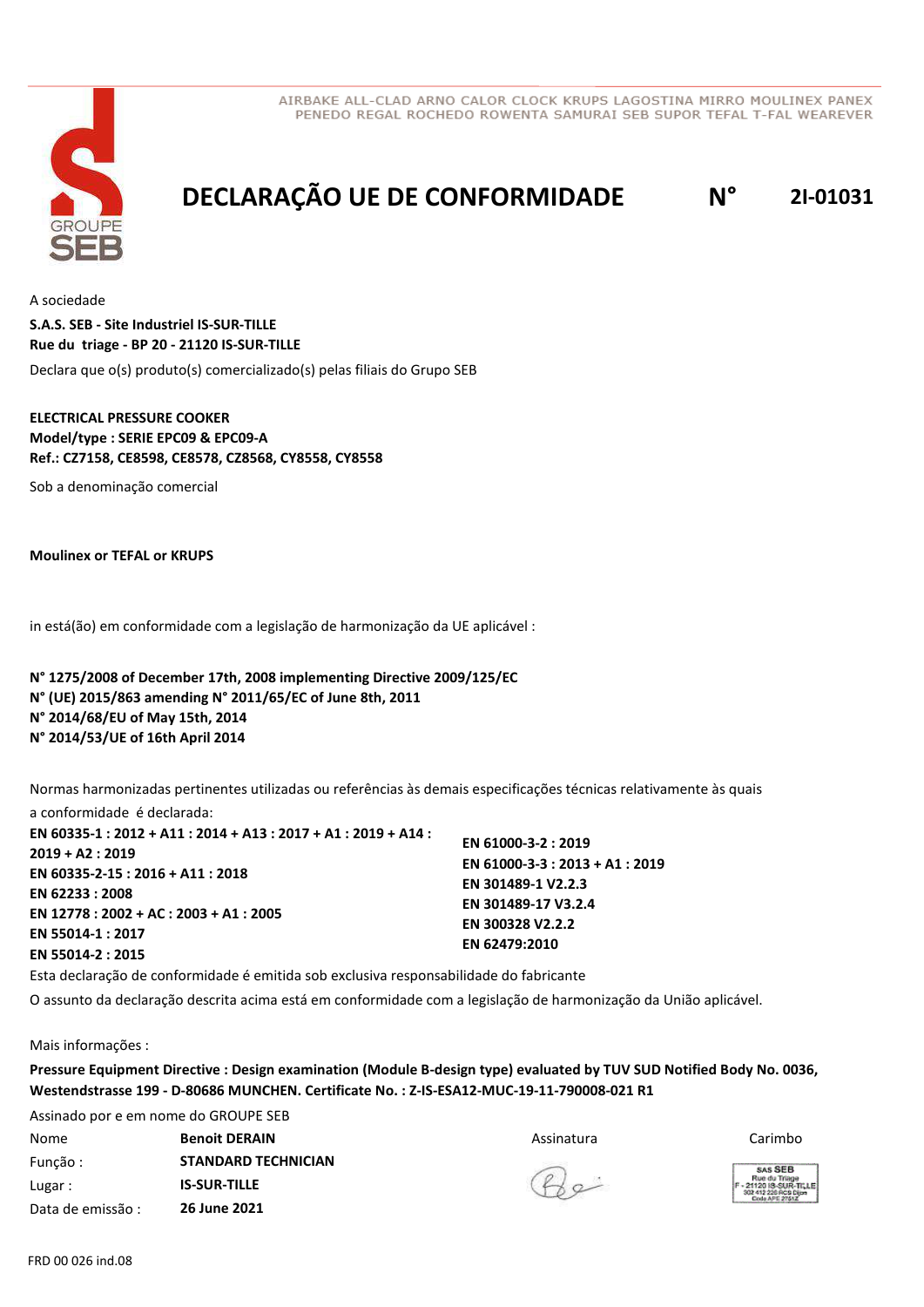

## **DECLARAȚIE DE CONFORMITATE UE N° 2I-01031**

Noi, societatea declarăm că produsul (produsele) comercializat(e) de filialele Groupe SEB **S.A.S. SEB - Site Industriel IS-SUR-TILLE Rue du triage - BP 20 - 21120 IS-SUR-TILLE**

### **ELECTRICAL PRESSURE COOKER Model/type : SERIE EPC09 & EPC09-A Ref.: CZ7158, CE8598, CE8578, CZ8568, CY8558, CY8558**

sub denumirea (denumirile) comercială (comerciale)

**Moulinex or TEFAL or KRUPS**

este (sunt) conform(e) cu legislația aplicabilă de armonizare a Uniunii :

### **N° 1275/2008 of December 17th, 2008 implementing Directive 2009/125/EC N° (UE) 2015/863 amending N° 2011/65/EC of June 8th, 2011 N° 2014/68/EU of May 15th, 2014 N° 2014/53/UE of 16th April 2014**

Standarde armonizate relevante utilizate sau referințe la alte specificații tehnice în conformitate cu care este declarată conformitatea:

| EN 60335-1 : 2012 + A11 : 2014 + A13 : 2017 + A1 : 2019 + A14 :<br>2019 + A2 : 2019<br>EN 60335-2-15 : 2016 + A11 : 2018<br>EN 62233 : 2008<br>EN 12778 : 2002 + AC : 2003 + A1 : 2005<br>EN 55014-1 : 2017<br>EN 55014-2 : 2015 | EN 61000-3-2: 2019<br>EN 61000-3-3 : 2013 + A1 : 2019<br>EN 301489-1 V2.2.3 |  |
|----------------------------------------------------------------------------------------------------------------------------------------------------------------------------------------------------------------------------------|-----------------------------------------------------------------------------|--|
|                                                                                                                                                                                                                                  | EN 301489-17 V3.2.4<br>EN 300328 V2.2.2<br>EN 62479:2010                    |  |

Această declarație de conformitate este emisă pe răspunderea exclusivă a producătorului.

Obiectul declarației descris mai sus este în conformitate cu legislația aplicabilă de armonizare a Uniunii.

Informații suplimentare:

**Pressure Equipment Directive : Design examination (Module B-design type) evaluated by TUV SUD Notified Body No. 0036, Westendstrasse 199 - D-80686 MUNCHEN. Certificate No. : Z-IS-ESA12-MUC-19-11-790008-021 R1**

Semnat de și în numele Grupului SEB Nume : Semnătură **Benoit DERAIN** Ștampilă Funcție: Loc : Data emiterii : **STANDARD TECHNICIAN IS-SUR-TILLE 26 June 2021**

 $Q_{\alpha}$ 

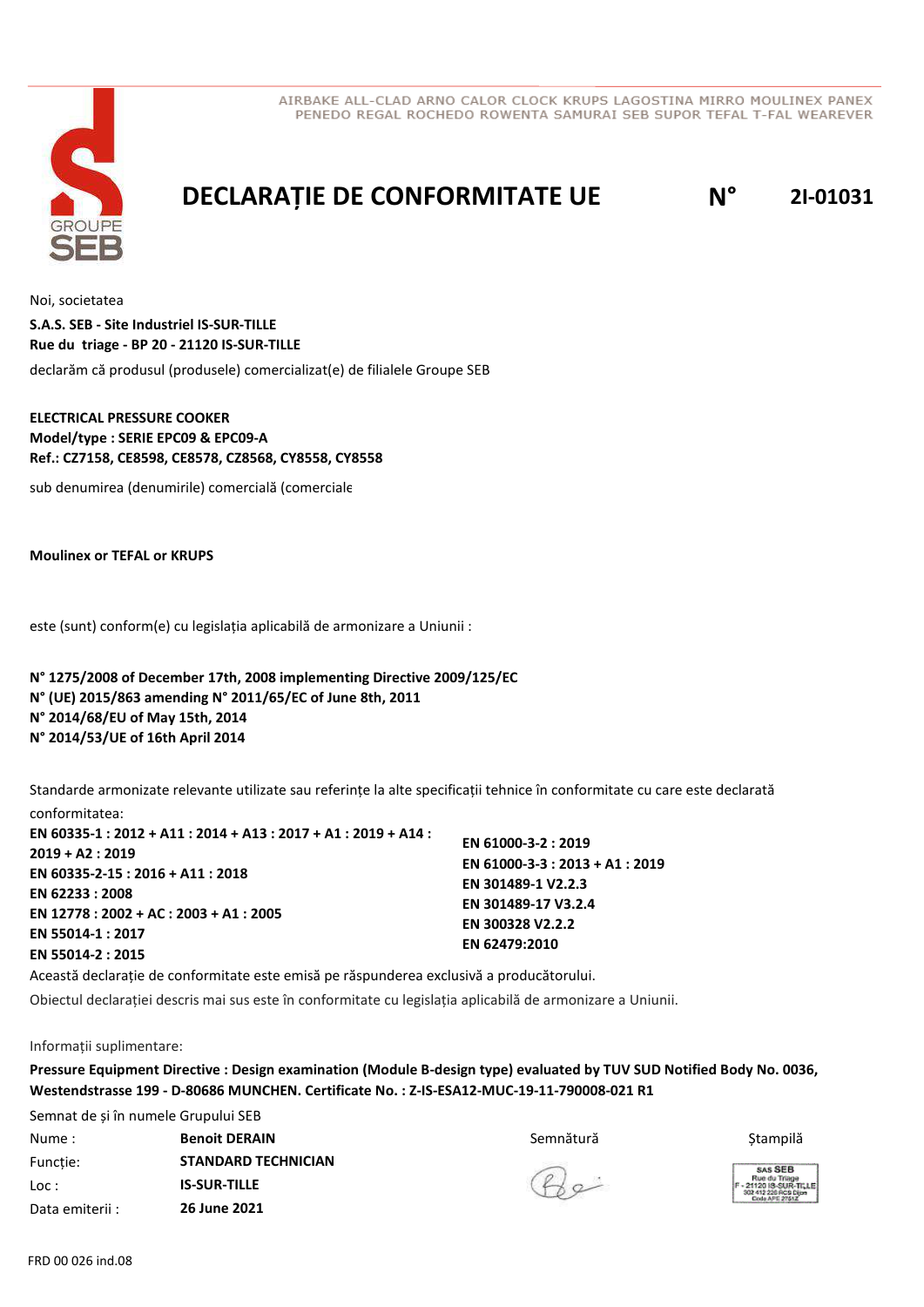

# **EU VYHLÁSENIE O ZHODE N° 2I-01031**

Naša spoločnosť vyhlasuje, že výrobok (výrobky) predávaný (-é) pobočkami skupiny Groupe SEB **S.A.S. SEB - Site Industriel IS-SUR-TILLE Rue du triage - BP 20 - 21120 IS-SUR-TILLE**

### **ELECTRICAL PRESSURE COOKER Model/type : SERIE EPC09 & EPC09-A Ref.: CZ7158, CE8598, CE8578, CZ8568, CY8558, CY8558**

 pod obchodným (-i) označením (označeniami)

**Moulinex or TEFAL or KRUPS**

je (sú) v zhode s platnými harmonizačnými právnymi predpismi Európskej únie :

### **N° 1275/2008 of December 17th, 2008 implementing Directive 2009/125/EC N° (UE) 2015/863 amending N° 2011/65/EC of June 8th, 2011 N° 2014/68/EU of May 15th, 2014 N° 2014/53/UE of 16th April 2014**

Príslušné používané harmonizované normy alebo odkazy na iné technické špecifikácie, v súvislosti s ktorými sa vyhlasuje zhoda:

**EN 60335-1 : 2012 + A11 : 2014 + A13 : 2017 + A1 : 2019 + A14 : 2019 + A2 : 2019 EN 60335-2-15 : 2016 + A11 : 2018 EN 62233 : 2008 EN 12778 : 2002 + AC : 2003 + A1 : 2005 EN 55014-1 : 2017 EN 55014-2 : 2015 EN 61000-3-2 : 2019 EN 61000-3-3 : 2013 + A1 : 2019 EN 301489-1 V2.2.3 EN 301489-17 V3.2.4 EN 300328 V2.2.2 EN 62479:2010**

Toto vyhlásenie o zhode sa vydáva na výhradnú zodpovednosť výrobcu.

Predmet uvedeného vyhlásenia je v súlade s uplatniteľnými harmonizačnými právnymi predpismi Únie.

Doplňujúce informácie:

**Pressure Equipment Directive : Design examination (Module B-design type) evaluated by TUV SUD Notified Body No. 0036, Westendstrasse 199 - D-80686 MUNCHEN. Certificate No. : Z-IS-ESA12-MUC-19-11-790008-021 R1**

Podpísané a v mene skupiny GROUPE SEB Názov : Podpis **Benoit DERAIN** Pečiatka Funkcie : Miesto : **STANDARD TECHNICIAN IS-SUR-TILLE**

Dátum vydania : **26 June 2021**

 $Q_{\alpha}$ 

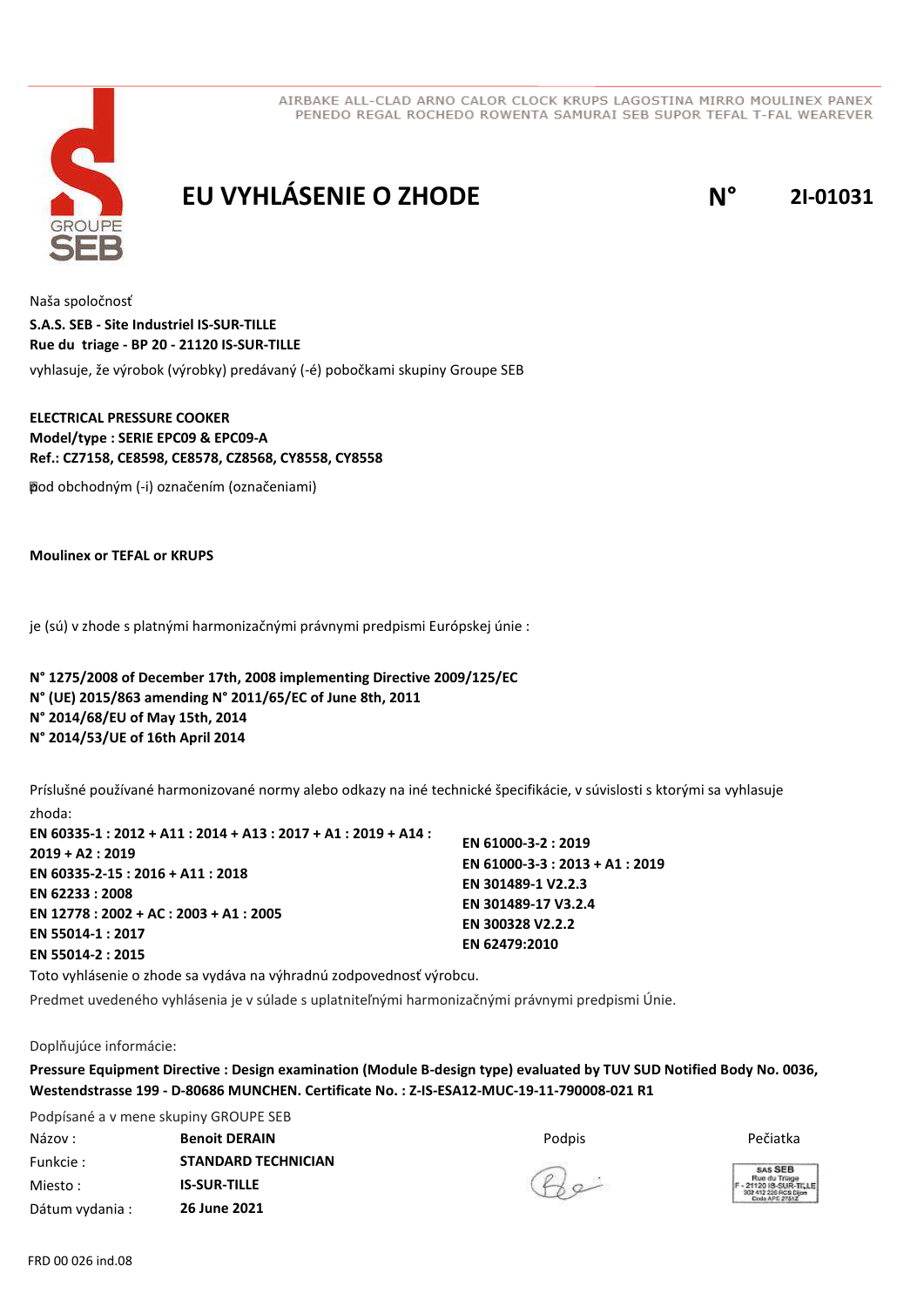

## **IZJAVA EU O SKLADNOSTI N° 2I-01031**

Družba izjavljamo, da izdelek(-ke), ki ga (jih) podružnice Skupine SEB tržijo **S.A.S. SEB - Site Industriel IS-SUR-TILLE Rue du triage - BP 20 - 21120 IS-SUR-TILLE**

### **ELECTRICAL PRESSURE COOKER Model/type : SERIE EPC09 & EPC09-A Ref.: CZ7158, CE8598, CE8578, CZ8568, CY8558, CY8558**

pod blagovno(-imi) znamko(-ami)

**Moulinex or TEFAL or KRUPS**

in je (so) skladen(-ni) z veljavno zakonodajo EU za poenotenje :

### **N° 1275/2008 of December 17th, 2008 implementing Directive 2009/125/EC N° (UE) 2015/863 amending N° 2011/65/EC of June 8th, 2011 N° 2014/68/EU of May 15th, 2014 N° 2014/53/UE of 16th April 2014**

Ustrezni uporabljeni usklajeni standardi ali sklicevanja na druge tehnične specifikacije v zvezi s skladnostjo, ki je navedena v izjavi:

**EN 60335-1 : 2012 + A11 : 2014 + A13 : 2017 + A1 : 2019 + A14 : 2019 + A2 : 2019 EN 60335-2-15 : 2016 + A11 : 2018 EN 62233 : 2008 EN 12778 : 2002 + AC : 2003 + A1 : 2005 EN 55014-1 : 2017 EN 55014-2 : 2015**

**EN 61000-3-2 : 2019 EN 61000-3-3 : 2013 + A1 : 2019 EN 301489-1 V2.2.3 EN 301489-17 V3.2.4 EN 300328 V2.2.2 EN 62479:2010**

Izjava o skladnosti je izdana na lastno odgovornost proizvajalca.

Predmet zgoraj opisane izjave je v skladu z veljavno usklajevalno zakonodajo Unije.

#### Dodatni podatki:

**Pressure Equipment Directive : Design examination (Module B-design type) evaluated by TUV SUD Notified Body No. 0036, Westendstrasse 199 - D-80686 MUNCHEN. Certificate No. : Z-IS-ESA12-MUC-19-11-790008-021 R1**

Podpisal in v imenu GROUPE SEB Ime : Podpis **Benoit DERAIN** Žig Funkcija : Kraj : Datum izdaje : **STANDARD TECHNICIAN IS-SUR-TILLE 26 June 2021**

 $Q_{\alpha}$ 

SAS SEB ue du Triage<br>20 IS-SUR-T<br>113 236 Prie Di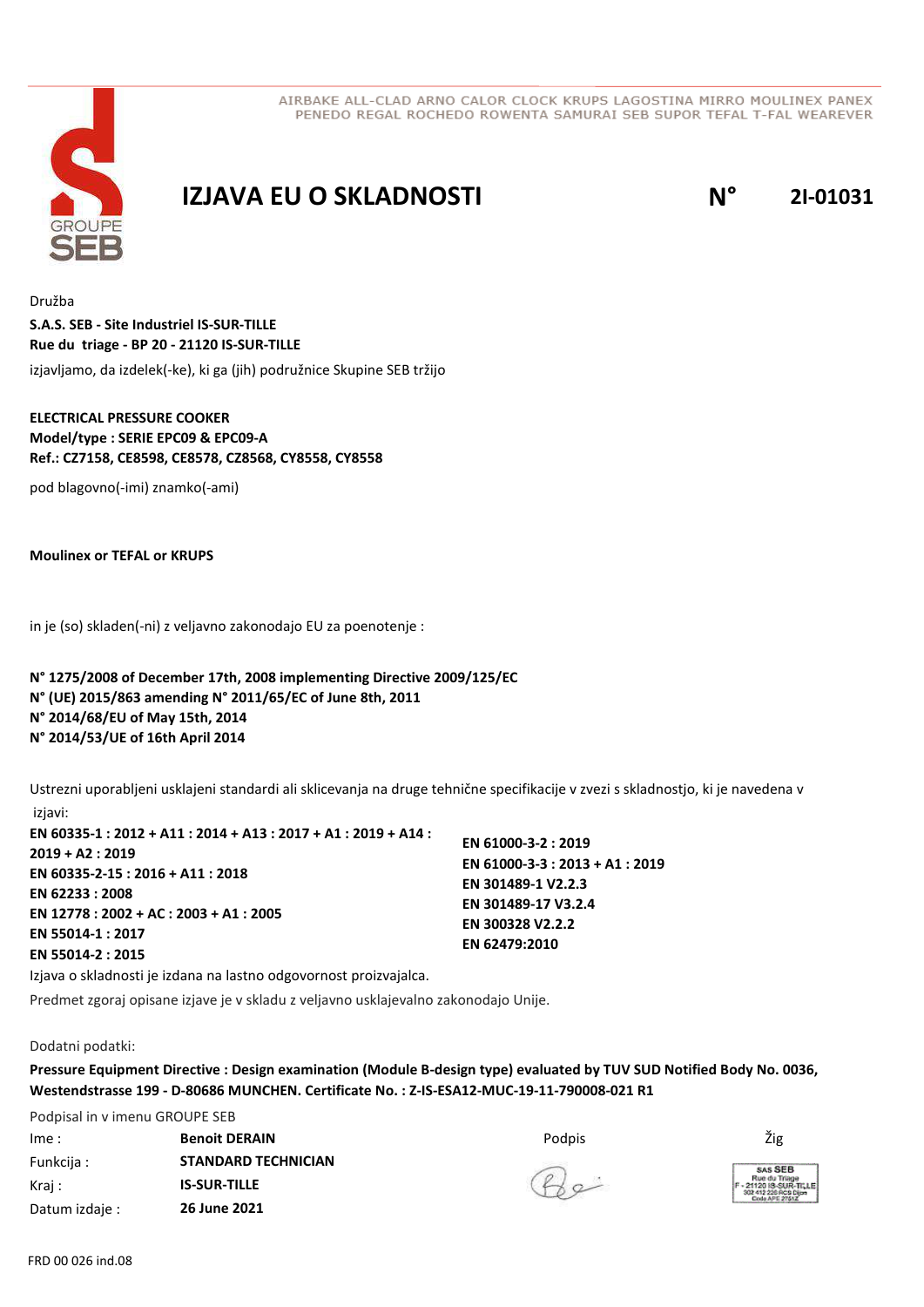

# **DECLARACIÓN UE DE CONFORMIDAD N° 2I-01031**

Nosotros, la sociedad declaramos que el(los) producto(s) comercializado(s) por las filiales del Grupo SEB **S.A.S. SEB - Site Industriel IS-SUR-TILLE Rue du triage - BP 20 - 21120 IS-SUR-TILLE**

### **ELECTRICAL PRESSURE COOKER Model/type : SERIE EPC09 & EPC09-A Ref.: CZ7158, CE8598, CE8578, CZ8568, CY8558, CY8558**

Bajo la(s) marca(s) comercial(es)

**Moulinex or TEFAL or KRUPS**

es (son) conforme(s) a la legislación en materia de armonización de la Unión aplicable :

**N° 1275/2008 of December 17th, 2008 implementing Directive 2009/125/EC N° (UE) 2015/863 amending N° 2011/65/EC of June 8th, 2011 N° 2014/68/EU of May 15th, 2014 N° 2014/53/UE of 16th April 2014**

Normas armonizadas pertinentes utilizadas o referencias a las otras especificaciones técnicas a las cuales se declara la conformidad:

| EN 60335-1 : 2012 + A11 : 2014 + A13 : 2017 + A1 : 2019 + A14 : | EN 61000-3-2: 2019              |  |
|-----------------------------------------------------------------|---------------------------------|--|
| $2019 + A2: 2019$                                               | EN 61000-3-3 : 2013 + A1 : 2019 |  |
| EN 60335-2-15 : 2016 + A11 : 2018                               | EN 301489-1 V2.2.3              |  |
| EN 62233:2008                                                   | EN 301489-17 V3.2.4             |  |
| EN 12778 : 2002 + AC : 2003 + A1 : 2005                         | EN 300328 V2.2.2                |  |
| EN 55014-1:2017                                                 | EN 62479:2010                   |  |
| EN 55014-2: 2015                                                |                                 |  |

La presente declaración de conformidad se expide bajo la exclusiva responsabilidad del fabricante.

El objeto de la declaración descrita anteriormente está de acuerdo con la legislación de armonización de la Unión aplicable.

Más información :

**Pressure Equipment Directive : Design examination (Module B-design type) evaluated by TUV SUD Notified Body No. 0036, Westendstrasse 199 - D-80686 MUNCHEN. Certificate No. : Z-IS-ESA12-MUC-19-11-790008-021 R1**

Firmado por y en nombre de GROUPE SEB Apellido : Firma **Benoit DERAIN** Sello Función : lugar : Fecha de expedición : **26 June 2021 STANDARD TECHNICIAN IS-SUR-TILLE**

 $B$ e

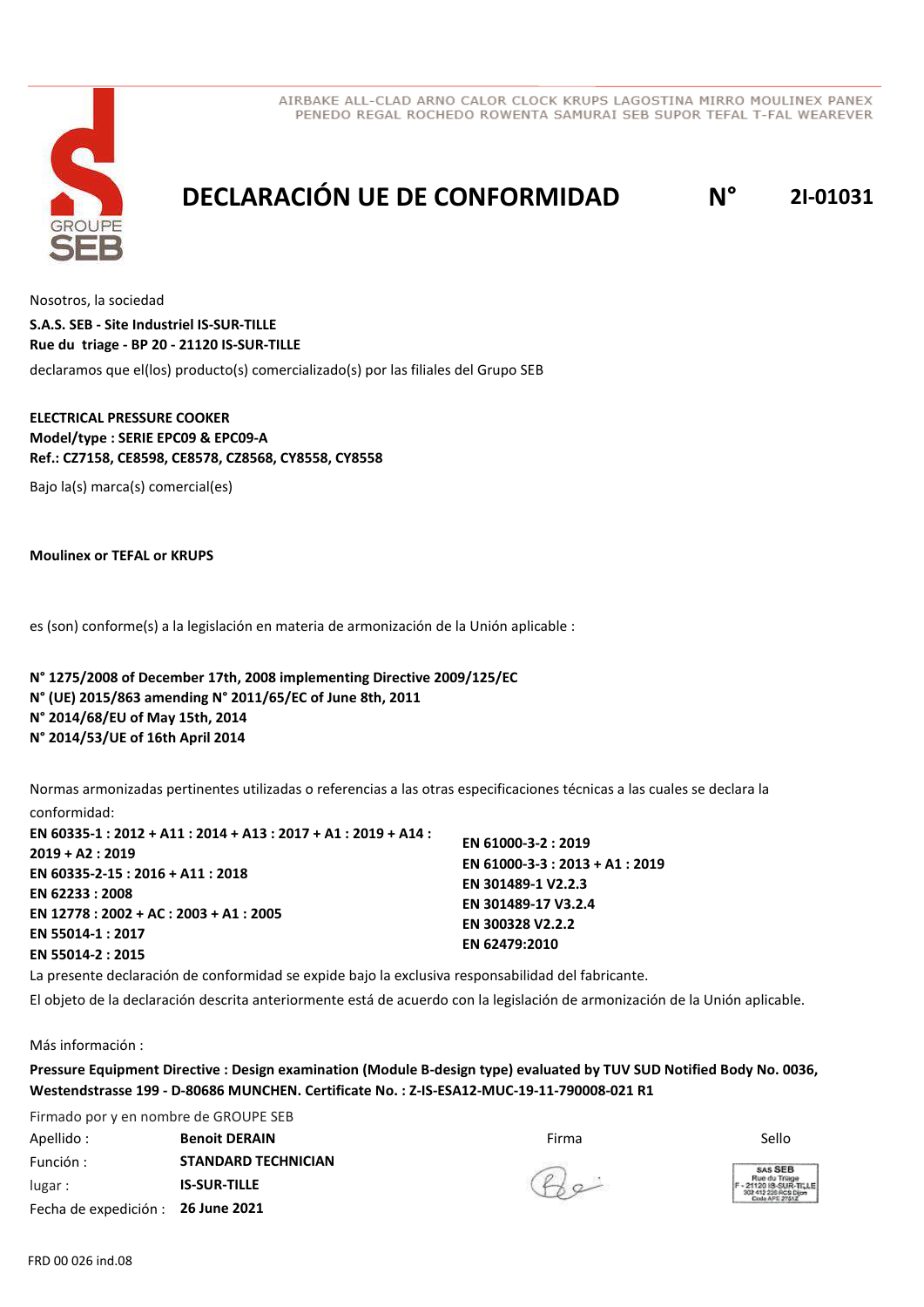



# **EU-FÖRSÄKRAN OM ÖVERENSSTÄMMELSE 2I-01031**

Härmed förklarar vi att produkten/-erna som saluförs av SEB-gruppens dotterbolag **S.A.S. SEB - Site Industriel IS-SUR-TILLE Rue du triage - BP 20 - 21120 IS-SUR-TILLE**

#### **ELECTRICAL PRESSURE COOKER Model/type : SERIE EPC09 & EPC09-A Ref.: CZ7158, CE8598, CE8578, CZ8568, CY8558, CY8558**

med handelsnamnet/-en

**Moulinex or TEFAL or KRUPS**

och som överensstämmer med gällande tillämplig harmoniserad unionslagstiftning :

**N° 1275/2008 of December 17th, 2008 implementing Directive 2009/125/EC N° (UE) 2015/863 amending N° 2011/65/EC of June 8th, 2011 N° 2014/68/EU of May 15th, 2014 N° 2014/53/UE of 16th April 2014**

Relevanta harmoniserade standarder som använts eller hänvisningar till de andra tekniska specifikationer enligt vilka

överensstämmelsen försäkras: **EN 60335-1 : 2012 + A11 : 2014 + A13 : 2017 + A1 : 2019 + A14 : 2019 + A2 : 2019 EN 60335-2-15 : 2016 + A11 : 2018 EN 62233 : 2008 EN 12778 : 2002 + AC : 2003 + A1 : 2005 EN 55014-1 : 2017 EN 55014-2 : 2015 EN 61000-3-2 : 2019 EN 61000-3-3 : 2013 + A1 : 2019 EN 301489-1 V2.2.3 EN 301489-17 V3.2.4 EN 300328 V2.2.2 EN 62479:2010**

Denna försäkran om överensstämmelse utfärdas på tillverkarens eget ansvar.

Föremålet för deklarationen som beskrivs ovan är i enlighet med tillämplig unionens harmoniseringslagstiftning.

Ytterligare information:

**Pressure Equipment Directive : Design examination (Module B-design type) evaluated by TUV SUD Notified Body No. 0036, Westendstrasse 199 - D-80686 MUNCHEN. Certificate No. : Z-IS-ESA12-MUC-19-11-790008-021 R1**

Signerad av och på uppdrag av GROUPE SEB Namn : **Benoit DERAIN Stämpel Benoit DERAIN Stämpel Stämpel Stämpel Stämpel** Funktion : Plats : Uigivningsdatum : **STANDARD TECHNICIAN IS-SUR-TILLE 26 June 2021**